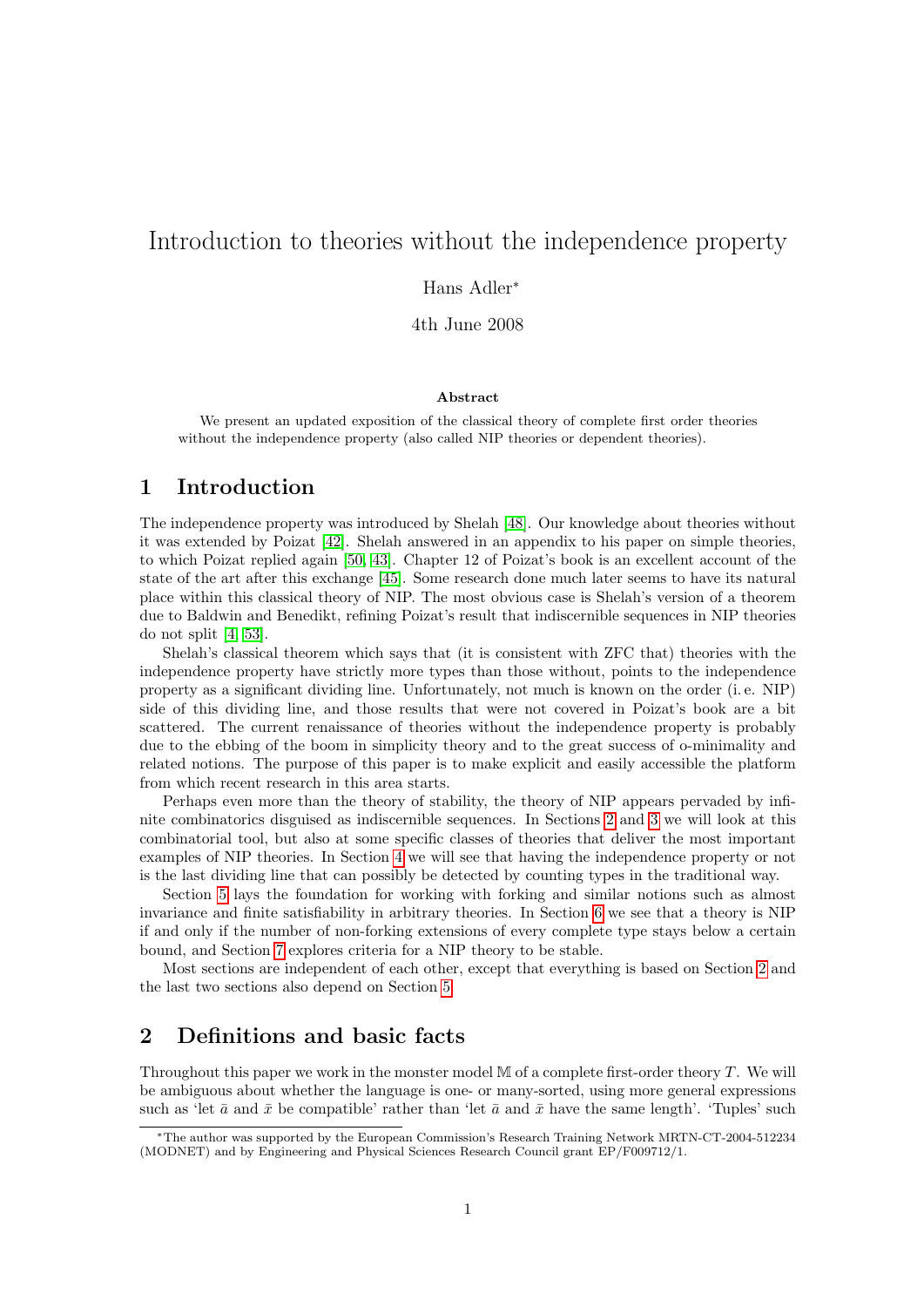as  $\bar{a}$  and  $\bar{x}$  can often be infinite. (The main difference between 'tuples' and sequences is that tuples consist of arbitrary elements, while sequences consist of compatible tuples.) Whenever it is important that certain tuples can, or cannot, be infinite, it should be mentioned. We write  $\bar{a} \equiv_B \bar{a}'$  if  $\text{tp}(\bar{a}/B) = \text{tp}(\bar{a}'/B)$ .

An indiscernible sequence may be indexed by an arbitrary linearly ordered set, so long as it is infinite. We will call a sequence of indiscernibles dense or complete if its underlying linear order is dense or (Dedekind) complete. Model theorists traditionally use Ramsey's theorem to construct indiscernible sequences, but the following consequence of the Erdős-Rado Theorem, which was observed by Shelah, is often more convenient [\[50\]](#page-22-2). A detailed proof can be found, for instance, in Ben-Yaacov's thesis [\[6\]](#page-20-1).

**Theorem 1.** Let B be a set of parameters and  $\kappa$  a cardinal. For any sequence  $(\bar{a}_i)_{i \leq \sum_{(2^{|T|}+|B|+\kappa)+1}}$ consisting of tuples of length  $|\bar{a}_i| = \kappa$  there is a B-indiscernible sequence  $(\bar{a}'_j)_{j<\omega}$  with the following property: For every  $k < \omega$  there are  $i_0 < i_1 < \cdots < i_{k-1}$  such that  $\bar{a}'_0 \bar{a}'_1 \ldots \bar{a}'_{k-1} \equiv_B \bar{a}_{i_0} \bar{a}_{i_1} \ldots \bar{a}_{i_{k-1}}$ .

In other words, from every sufficiently long sequence a sequence of indiscernibles can be 'extracted'. We will use this result frequently and freely.

#### VC dimension and alternation number

The VC dimension or Vapnik-Chervonenkis dimension of a formula  $\varphi = \varphi(\bar{x}; \bar{y})$  is best defined as

$$
\text{vc}(\varphi(\bar{x};\bar{y})) = \max\{n < \omega \mid \exists (\bar{a}_i)_{i < n} \exists (\bar{b}_J)_{J \subseteq n} \middle(\models \varphi(\bar{a}_i; \bar{b}_J) \Leftrightarrow i \in J)\}
$$

if the maximum exists, and  $\infty$  otherwise.<sup>[1](#page-1-0)</sup> VC dimension satisfies a weak form of symmetry in  $\bar{x}$  and  $\bar{y}$ . In order to express this kind of connection conveniently, we define the *opposite*  $\varphi^{\text{opp}} = \varphi^{\text{opp}}(\bar{y};\bar{x})$  of a formula  $\varphi = \varphi(\bar{x};\bar{y})$  as the same formula, but with opposite separation of variables. The *dual VC* dimension is then simply  $vc^*(\varphi) = vc(\varphi^{opp})$ , i.e.

$$
\mathrm{vc}^*(\varphi(\bar{x};\bar{y})) = \max\{n < \omega \mid \exists (\bar{a}_I)_{I \subseteq n} \exists (\bar{b}_j)_{j < n} (\models \varphi(\bar{a}_I; \bar{b}_j) \Leftrightarrow j \in I)\}.
$$

For example, we always have  $vc(x = y) = vc*(x = y) = 1$ , and in the theory of a dense linear order we also have  $vc(x < y) = vc*(x < y) = 1$ .

<span id="page-1-1"></span>**Proposition 2.**  $vc^*(\varphi) < 2^{vc(\varphi)+1}$ ; and dually  $vc(\varphi) < 2^{vc^*(\varphi)+1}$ .

*Proof.* Suppose  $vc^*(\varphi) \geq 2^n$ . We will show that  $vc(\varphi) \geq n$ . (The claim then follows by writing  $\text{vec}^*(\varphi) = 2^{n+\epsilon}$ , where  $0 \leq \epsilon < 1$ .) There are tuples  $\bar{a}_I$  for  $I \subseteq 2^n$  and  $\bar{b}_j$  for  $j < 2^n$  such that  $\models \varphi(\bar{a}_I;\bar{b}_j)$  holds if and only if  $j \in I$ . After a mere change of notation we have tuples  $\bar{b}_J$  for  $J \subseteq n$ and  $\bar{a}_{\mathcal{I}}$  for  $\mathcal{I} \subseteq \mathcal{P}(n)$  such that  $\models \varphi(\bar{a}_{\mathcal{I}};\bar{b}_{J})$  holds if and only if  $J \in \mathcal{I}$ . For  $i < n$  let  $\mathcal{I}(i)$  be the principal ultrafilter on n generated by i. Then  $J \in \mathcal{I}(i)$  if and only if  $i \in J$ . Hence  $\models \varphi(\bar{a}_{\mathcal{I}(i)};\bar{b}_J)$ holds if and only if  $i \in J$ . Therefore  $vc(\varphi) \geq n$ .  $\Box$ 

This result is from Laskowski [\[27\]](#page-21-0). He also observed that the bipartite graph between  $A = 2<sup>n</sup> - 1$ and  $B = \mathcal{P}(A)$ , with edge relation defined by  $\models R(a, b) \iff a \in b$ , shows that the result is optimal: Clearly  $\text{vc}(R) = 2^n - 1$  and  $\text{vc}^*(R) \leq n - 1$ . From this it follows that  $\text{vc}(R) \geq 2^{\text{vc}^*(R)+1} - 1$ .

The VC dimension of formulas is a special case of a dimension introduced by Vapnik and Chervonenkis in a 1971 paper on statistical learning theory; it is finite if and only if a certain growth function is polynomial rather than exponential [\[59\]](#page-23-0). In the same year, one of Shelah's first publications contained the following definition. A formula  $\varphi(\bar{x}; \bar{y})$  has the *independence property* (or IP) if for every  $n < \omega$  there are tuples  $(\bar{a}_i)_{i \leq n}$  and  $(\bar{b}_J)_{J \subseteq n}$  such that  $\models \varphi(\bar{a}_i, \bar{b}_J)$  holds if and only if  $i \in J$  [\[48,](#page-22-0) [49\]](#page-22-6). In other words,  $\varphi$  has the independence property if  $vc^*(\varphi) = \infty$  or,

<span id="page-1-0"></span><sup>&</sup>lt;sup>1</sup>This definition is based on the interpretation of  $\varphi(\bar{x}; \bar{y})$  as representing the set system  $\{\varphi(\bar{x}; \bar{b}) \mid \bar{b} \in M\}$  and the standard definition of VC dimension for set systems; it is also used by Grohe and Turán [\[12\]](#page-21-1). In a widely circulated draft of the present paper I erroneously interchanged the VC dimension with its dual.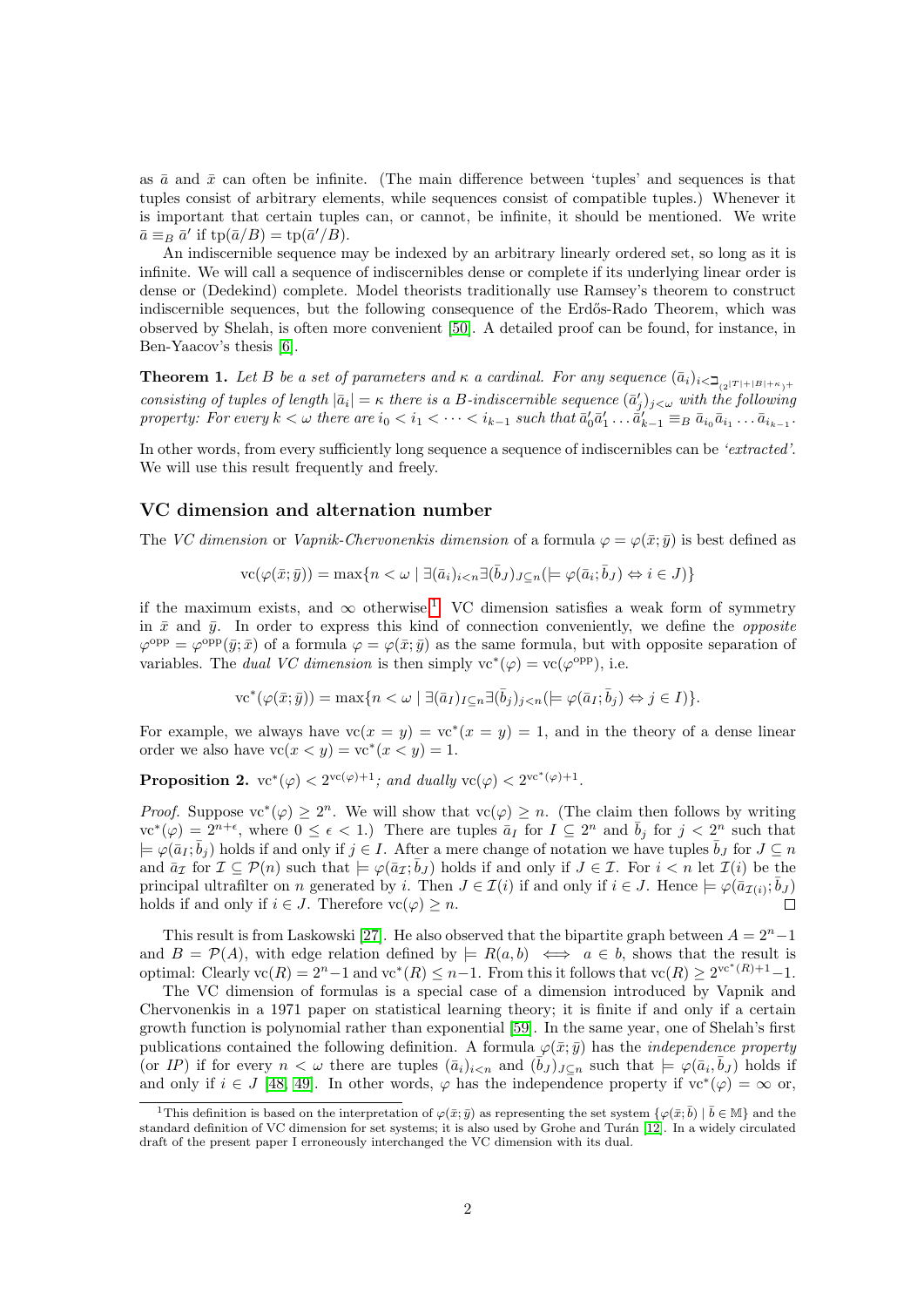equivalently, if  $vc(\varphi) = \infty$ . The connection between VC dimension and the independence property was first observed twenty years later by Laskowski [\[27\]](#page-21-0).<sup>[2](#page-2-0)</sup>

Another related notion is the alternation number of a formula, defined as

$$
alt(\varphi(\bar{x};\bar{y})) = \max\left\{n < \omega \mid \exists (\bar{a}_i)_{i<\omega} \text{ indiscernible } \exists \bar{b} \ \forall i< n-1 \right\}
$$
\n
$$
\left[ \models \varphi(\bar{a}_i; \bar{b}) \leftrightarrow \neg \varphi(\bar{a}_{i+1}; \bar{b}) \right] \right\}
$$

if the maximum exists, or  $\infty$  otherwise. It is due to Poizat [\[43,](#page-22-3) [45\]](#page-22-4). Thus the alternation number of  $\varphi(\bar{x}; \bar{y})$  counts the maximal number of segments into which an instance  $\varphi(\bar{x}; \bar{b})$  of  $\varphi$  can cut an indiscernible sequence. This is one more than the number of alternations between truth values. For example, the alternation number of a formula with constant truth value, like  $x = x \wedge y = y$ , is 1, the alternation number of a linear order is 2, and  $alt(x = y) = 3$ .

### <span id="page-2-1"></span>**Proposition 3.** alt $(\varphi) < 2 \text{ vc}(\varphi) + 1$ .

*Proof.* We will show that  $alt(\varphi) \geq 2n$  implies  $vc(\varphi) \geq n$ . So suppose we have an indiscernible sequence  $(\bar{a}_i)_{i\leq 2n}$  and a tuple  $\bar{b}$  such that  $\varphi(\bar{a}_i;\bar{b})$  holds if and only if i is even, say. Given any subset  $J \subseteq n$  we can find numbers  $i_0 < i_1 < \cdots < i_{n-1}$  such that  $i_0 \in \{0,1\}$  and  $i_{k+1} \in \{i_k+1, i_k+2\}$ (so clearly  $i_{n-1} < 2n$ ) and such that  $i_k$  is even if and only if  $k \in J$ . Hence  $\models \varphi(\bar{a}_{i_k}; \bar{b})$  if and only if  $k \in J$ . Now  $\bar{a}_{i_0} \bar{a}_{i_1} \ldots \bar{a}_{i_{k-1}} \equiv \bar{a}_0 \bar{a}_1 \ldots \bar{a}_{k-1}$  by indiscernibility, and so there is a tuple  $\bar{b}_J$  such that  $\models \varphi(\bar{a}_k; \bar{b}_J)$  if and only if  $k \in J$ .  $\Box$ 

The formula  $\varphi(x; y_0 \ldots y_{n-1}) \equiv (x = y_0 \vee \cdots \vee x = y_{n-1})$  has  $\text{vc}(\varphi) = n$  and  $\text{alt}(\varphi) = 2n + 1$ . This shows that the inequality cannot be improved. Moreover, since  $alt(\varphi^{opp}) = 3$ , we see that for the alternation number there is no analogue to Proposition [2.](#page-1-1) But we still have the following result, essentially due to Poizat [\[42\]](#page-22-1):

<span id="page-2-3"></span>**Proposition 4.** The following conditions are equivalent for every formula  $\varphi(\bar{x}; \bar{y})$ .

- 1.  $\varphi$  does not have the independence property.
- 2.  $\varphi^{\text{opp}}$  does not have the independence property.
- 3.  $vc(\varphi) < \infty$ .
- 4. alt $(\varphi) < \infty$ .
- 5. For every indiscernible sequence  $(\bar{a}_i)_{i<\omega}$  and every tuple  $\bar{b}$  the set of indices  $i<\omega$  such that  $\models \varphi(\bar a_i;\bar b)$  holds is finite or cofinite.

Proof. The equivalence of 1–3 is obvious using Proposition [2.](#page-1-1) 3 implies 4 by Proposition [3.](#page-2-1) 4 implies 5: Let  $(\bar{a}_i)_{i\leq \omega}$  be indiscernible, and suppose  $\bar{b}$  is such that the set of  $i < \omega$  for which  $\models \varphi(\bar{a}_i;\bar{b})$  holds is neither finite nor infinite. Then clearly a suitably chosen subsequence of  $(\bar{a}_i)_{i<\omega}$ witnesses that  $\text{alt}(\varphi) \geq n$  for all  $n < \omega$ . 5 implies 3: Suppose 3 does not hold, so  $\text{vc}(\varphi) = \infty$ . By compactness, for every cardinal  $\kappa$  we can find a sequence  $(\bar{a}_i)_{i<\kappa}$  such that for all finite subsets  $K \subset \kappa$  there are tuples  $(\bar{b}_J)_{J \subset K}$  such that for all  $i \in K$  and  $J \subseteq K$  we have  $\models \varphi(\bar{a}_i; \bar{b}_J)$  if and only if  $i \in J$ . By extracting an indiscernible sequence we get a sequence  $(\bar{a}'_i)_{i \leq \omega}$  which also has this property. By compactness there is a tuple  $\bar{b}$  such that  $\models \varphi(\bar{a}'_i;\bar{b})$  holds if and only if i is even, which contradicts 5.  $\Box$ 

A complete theory is said to have the independence property if there is a formula  $\varphi(\bar{x}; \bar{y})$ which has it.<sup>[3](#page-2-2)</sup> In informal contexts, it has long been customary to use the acronym  $IP$  for brevity.

<span id="page-2-0"></span><sup>2</sup>Laskowski's VC dimension is a variant: it is one more than the VC dimension in the usual sense. Following an old convention of Shelah's one could denote it by  $VC(\varphi) = vc(\varphi) + 1$ . Proposition [2](#page-1-1) can then be written as  $VC^*(\varphi) \leq 2^{VC(\varphi)}$ . Laskowski also defines the *independence dimension* of  $\varphi$ , which in our notation is  $VC^*(\varphi)$  $vc^*(\varphi)+1.$ 

<span id="page-2-2"></span> $3$ We will see later that our definition is equivalent to the original definition, which only considered formulas of the form  $\varphi(x,\bar{y})$ , with a single variable x [\[48,](#page-22-0) [49,](#page-22-6) [42\]](#page-22-1).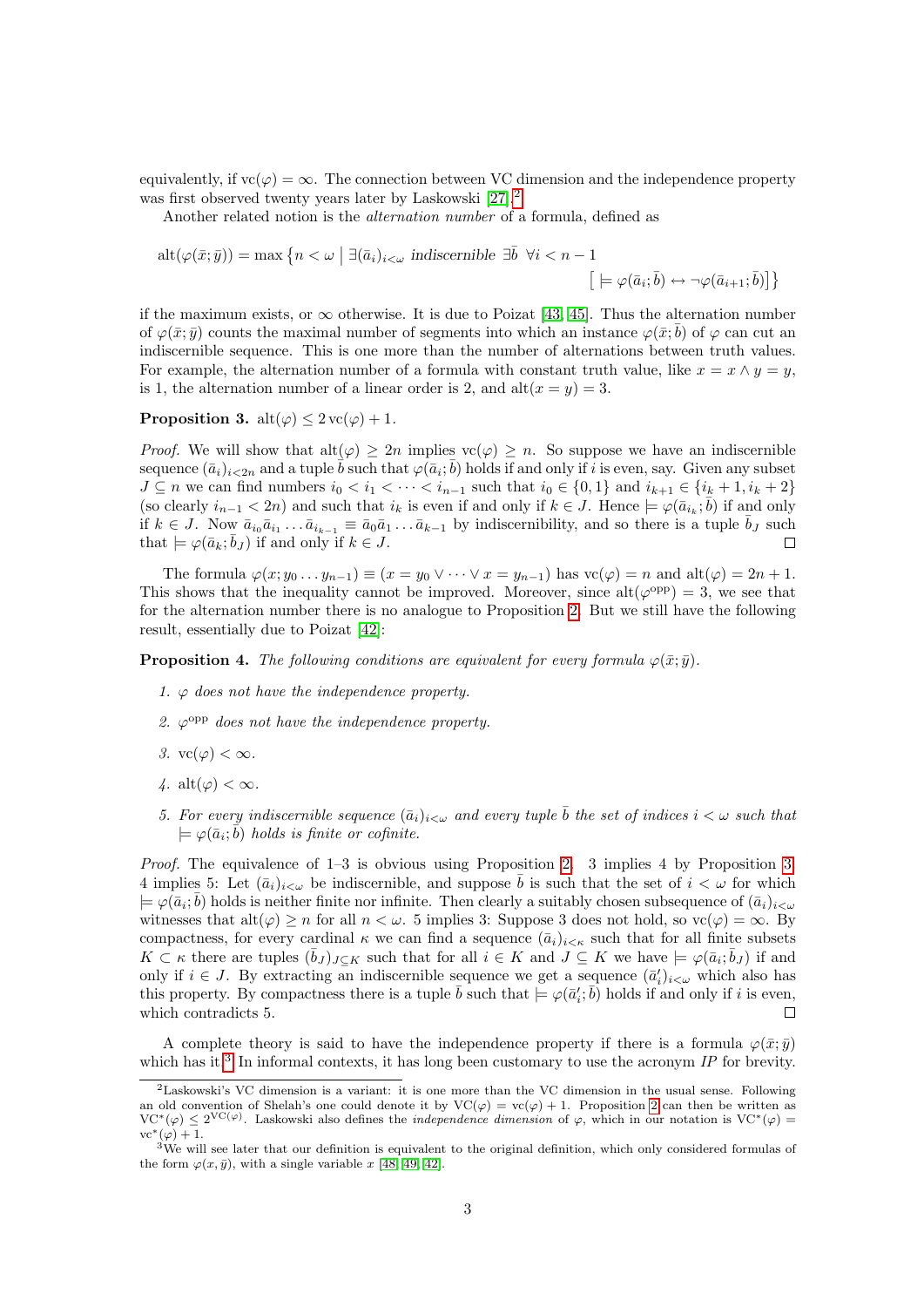Similarly, a complete theory that does not have the independence property is often said to be, or have, NIP. More recently, Shelah started calling such theories dependent (and theories with the independence property independent). Thus we can now choose between certain inelegance and massive overloading of an adjective, and the new term has encountered some resistance. It is hard to avoid taking sides; the fact that we are expanding the classical theory here seems to be a convenient excuse for sticking with the acronym in this paper, as the less anachronistic choice.

#### Shrinking an indiscernible sequence

We continue with a simple observation that seems to have remained unnoticed until Shelah deduced it from his version of the Baldwin-Benedikt theorem [\[52\]](#page-22-7). In NIP theories, if we have an indiscernible sequence and a small set over which it is not indiscernible, we can 'shrink' the sequence, i.e. find an endpiece of the sequence which is indiscernible over the set.

Let us call a sequence  $(\bar{a}_i)_{i \in I}$  uniform for a formula  $\varphi(\bar{x}_0, \ldots, \bar{x}_{m-1}; \bar{b})$  if for any two strictly ascending tuples  $\overline{i}, \overline{j} \in [I]^m$  we have  $\models \varphi(\overline{a}_{i_0} \ldots \overline{a}_{i_{m-1}}; \overline{b})$  if and only if  $\models \varphi(\overline{a}_{j_0} \ldots \overline{a}_{j_{m-1}}; \overline{b})$ . (Thus a sequence is indiscernible over a set  $B$  if and only if it is uniform for all formulas with parameters in  $B$ .)

<span id="page-3-1"></span>**Proposition 5.** Let  $(\bar{a}_i)_{i\in I}$  be an indiscernible sequence, and let  $\varphi(\bar{x}_0,\ldots,\bar{x}_{m-1};\bar{b})$  be a formula such that all tuples  $\bar{x}_j$  are compatible with all tuples  $\bar{a}_i$  and  $\varphi(\bar{x}_0, \ldots, \bar{x}_{m-1}; \bar{y})$  does not have the independence property. Then the sequence has a non-trivial end piece which is uniform for  $\varphi(\bar{x}_0,\ldots,\bar{x}_{m-1};\bar{b}).$ 

*Proof.* If not, there is an ascending tuple  $\bar{i}^0 \in [I]^m$  such that  $\models \varphi(\bar{a}_{i_0^0}, \ldots, \bar{a}_{i_{m-1}^0}; \bar{b})$ . Since the end piece of I that is defined by  $i > i_{m-1}^0$  is not uniform for  $\varphi(\bar{x}_0, \ldots, \bar{x}_{m-1}; \bar{b})$ , there is an ascending tuple  $\bar{i}^1 \in [I]^m$  such that  $\models \neg \varphi(\bar{a}_{i_0^0}, \ldots, \bar{a}_{i_{m-1}^0}; \bar{b})$  and  $i_0^1 > i_{m-1}^0$ . Continuing in this way we see that  $\varphi(\bar{x}_0,\ldots,\bar{x}_{m-1};\bar{y})$  has infinite alternation rank, as witnessed by the indiscernible sequence  $(\bar{a}_{i_0^k}\ldots \bar{a}_{i_{m-1}^k})_{k\lt\omega}.$  $\Box$ 

Recall that the cofinality of a linear order I is the smallest cardinal  $\kappa$  such that there is a subset  $J \subseteq I$  of cardinality  $|J| = \kappa$  which is cofinal in I, i.e., for every  $i \in I$  there is a  $j \in J$  such that  $j \geq i$ .

<span id="page-3-0"></span>**Corollary 6.** Let T be a NIP theory. Let  $(\bar{a}_i)_{i\in I}$  be a sequence of indiscernibles. Let B be a set of parameters. If I has cofinality cf  $I > |T| + |\bar{a}_i| + |B|$  (any  $i \in I$ ), then a non-trivial end piece  $(\bar{a}_i)_{i\in I,i\geq j}$  of the sequence is indiscernible over B.

*Proof.* For each formula  $\varphi(\bar{x}_0,\ldots,\bar{x}_{m-1};\bar{b})$  with parameters in |B| there is a non-trivial end piece  $I_{\varphi(\bar{x}_0,\ldots,\bar{x}_{m-1};\bar{b})}$  of I, such that the corresponding subsequence is uniform for  $\varphi(\bar{x}_0,\ldots,\bar{x}_{m-1};\bar{b})$ . Since there are only  $|T| + |\bar{a}_i| + |B| < \text{cf } I$  such formulas, the intersection of these end pieces is again a non-trivial end piece. The corresponding subsequence is indiscernible over B.  $\Box$ 

For example we can take  $\kappa = (|T| + |\bar{a}_i| + |B|)^+$ . Then by regularity the non-trivial end piece actually has the same length as the original sequence. We can use this to give a simple proof of a classical theorem of Shelah. With a little bit of extra work we could make  $(\bar{a}_i)_{i\in I,i>i}$  indiscernible over  $B \cup \{\bar{a}_i \mid i < j\}$ . But we will postpone this result until we get it as a corollary of Theorem [20.](#page-8-0)

**Lemma 7.** Let T be a complete theory. Let  $n > 0$  be a natural number. Then the following conditions are equivalent.

- 1. No formula  $\varphi(\bar{x}; \bar{y})$  with  $|\bar{y}| \leq n$  has the independence property.
- 2. Let  $(\bar{a}_i)_{i \leq |T|^+}$  be an indiscernible sequence and B a parameter set of cardinality  $|B| \leq n$ . Then a non-trivial end piece  $(\bar{a}_i)_{i \leq i \leq |T|}$  of the sequence is indiscernible over B.

*Proof.* 1  $\Rightarrow$  2: Like Corollary [6.](#page-3-0) 2  $\Rightarrow$  1: If 1 does not hold, then there is a formula  $\varphi(\bar{x}; \bar{y})$  of infinite alternation rank, and such that  $|\bar{y}| \leq n$ . Hence there is a sequence  $(\bar{a}_i)_{i \leq \omega}$  and a tuple b such that  $\not\models \varphi(\bar{a}_i;\bar{b}) \leftrightarrow \varphi(\bar{a}_{i+1};\bar{b})$  for all  $i < \omega$ . By compactness this contradicts 2.  $\Box$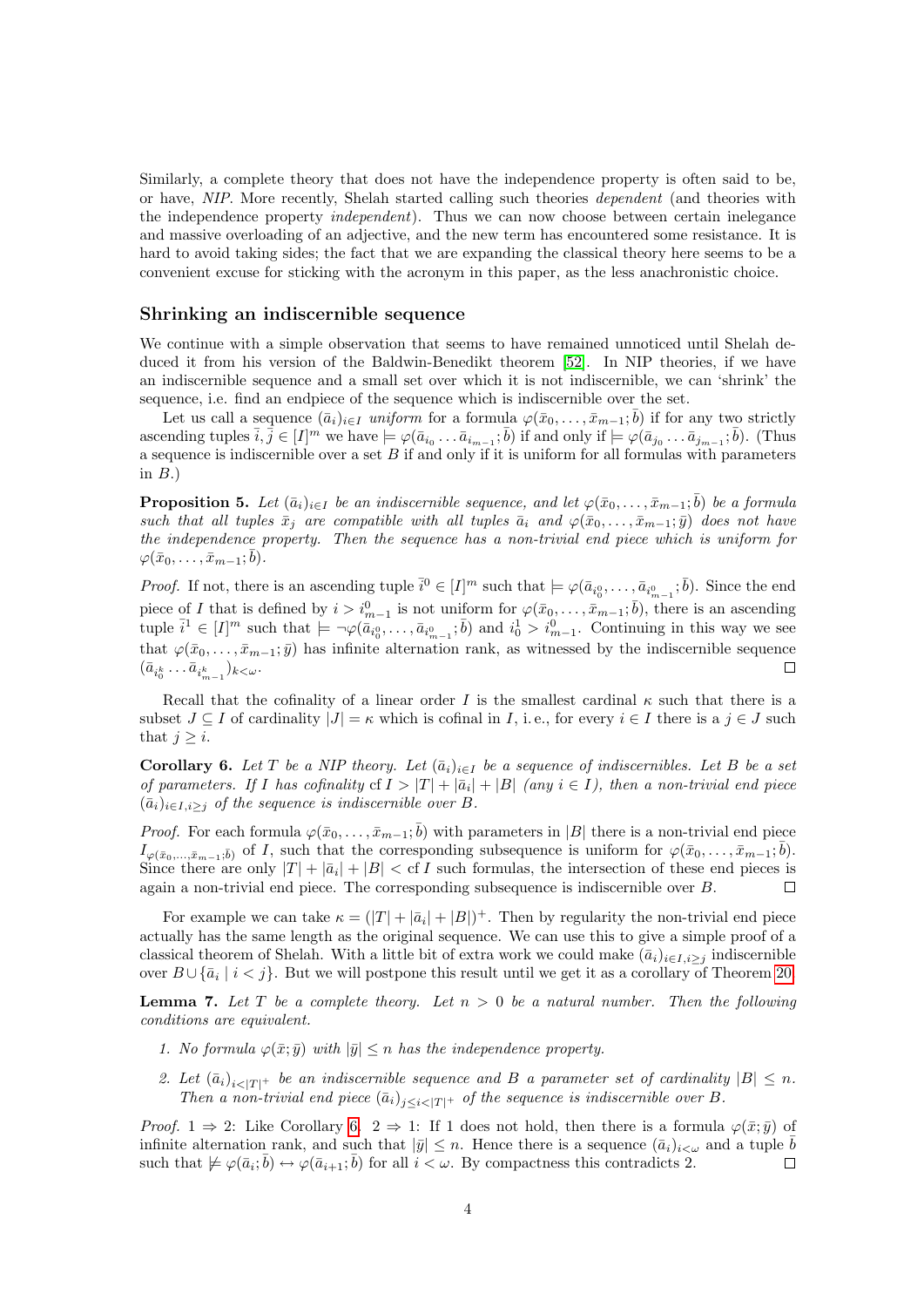<span id="page-4-0"></span>**Theorem 8.** If no formula  $\varphi(x; \bar{y})$ , with x a single variable, has the independence property, then T is NIP.

*Proof.* By symmetry of the independence property we know that also no formula  $\varphi(\bar{x}; y)$ , with y a single variable, has the independence property. So it suffices to prove that condition 2 of the lemma for  $|B| \le n$  implies condition 2 for  $|B| \le n + 1$ . So suppose condition 2 holds for  $|B| \le n$ , and let  $B = \{b_0, b_1, b_2, \ldots, b_{n-1}, b_n\}$ . Let  $j < \omega$  be such that  $(\bar{a}_i)_{i \leq i \leq \kappa}$  is indiscernible over  $b_n$ . Then  $(\bar{a}_i b_n)_{j \leq i < \omega}$  is indiscernible. Let  $j' < \omega$   $(j' \geq j)$  be such that  $(\bar{a}_i b_n)_{j' \leq i < \omega}$  is indiscernible over  $b_0 \dots b_{n-1}$ . Now clearly  $(\bar{a}_i)_{j' \leq i \leq \omega}$  is indiscernible over B.  $\Box$ 

Shelah originally proved this theorem using the dichotomy of Corollary [24](#page-10-1) below and the fact that the statement of the theorem is absolute [\[48\]](#page-22-0). Poizat gave a much more direct proof [\[45\]](#page-22-4), of which the above argument using Proposition [5](#page-3-1) is a further simplification. Laskowski gave a combinatorial proof [\[27\]](#page-21-0).

#### Some classes of NIP theories

The following observation can be very helpful for showing that a theory is NIP.

Remark 9. The set of formulas which do not have the independence property is closed under Boolean combinations.

Proof. Clearly  $alt(\varphi(\bar{x}; \bar{y})) = alt(\neg \varphi(\bar{x}; \bar{y}))$ . And it is easy to see that  $alt(\varphi(\bar{x}; \bar{y}) \wedge \psi(\bar{x}; \bar{y})) \leq$  $\mathrm{alt}(\varphi(\bar{x};\bar{y})) + \mathrm{alt}(\psi(\bar{x};\bar{y})) - 1.$ 

Together with Theorem [8](#page-4-0) this shows:

**Corollary 10.** If T is such that no atomic formula of the form  $\varphi(x; \bar{y})$  has the independence property, then T is NIP.

Remark 11. Any formula that has the independence property also has the order property. Hence stable theories are NIP.

*Proof.* If  $vc(\varphi) \geq n$ , then clearly there are  $\bar{a}_0, \ldots, \bar{a}_{n-1}$  and  $\bar{b}_0, \ldots, \bar{b}_{n-1}$  such that  $\models \varphi(\bar{a}_i, \bar{b}_j)$  if and only if  $i < j$ . Hence if  $vc(\varphi) = \infty$ , then by compactness there are  $(\bar{a}_i)_{i < \omega}, (\bar{b}_j)_{j < \omega}$  with this property, i.e.,  $\varphi$  has the order property.  $\Box$ 

As a very special case this remark shows that strongly minimal theories are NIP. Some analogues of strong minimality were defined, such as o-minimality,  $C$ -minimality and  $p$ -minimality [\[40,](#page-22-8) [30,](#page-21-2) 14. These definitions can be phrased as  $T_0$ -minimality with respect to an underlying theory  $T_0$ . In the cases of o-minimality, C-minimality and p-minimality, these underlying theories are NIP, and, as we will see, NIP is inherited by  $T_0$ -minimal theories.

Let  $T_0$  be a first-order theory, not necessarily complete. A complete theory  $T \supseteq T_0$  (in a signature extending that of  $T_0$ ) is called  $T_0$ -minimal if every T-formula  $\varphi(x)$  with parameters but only one free variable is equivalent to a *quantifier-free*  $T_0$ -formula with (possibly different) parameters.<sup>[4](#page-4-1)</sup> (In particular, T cannot have more sorts than  $T_0$ ; e.g.  $T_0$  and T are both 1-sorted.)

For example, if  $T_{\text{lo}}$  is the theory of linear orders, then a theory T containing the symbol  $\lt$ is o-minimal if and only if it is  $T_0$ -minimal. If  $T_C$  is the theory of C-structures, then a theory T containing the ternary symbol C is C-minimal if and only if it is  $T_C$ -minimal [\[30,](#page-21-2) [28\]](#page-21-4). The following principle was observed by Macpherson and Steinhorn. It also holds for many other stability theoretic properties [\[30\]](#page-21-2).

**Proposition 12.** Suppose  $T_0$  implies that no atomic  $T_0$ -formula  $\varphi(x; \bar{y})$  has the independence property. Then every  $T_0$ -minimal theory is NIP.

<span id="page-4-1"></span><sup>&</sup>lt;sup>4</sup>This definition is an obvious variant of the definition of  $M$ -minimality [\[30,](#page-21-2) [28\]](#page-21-4).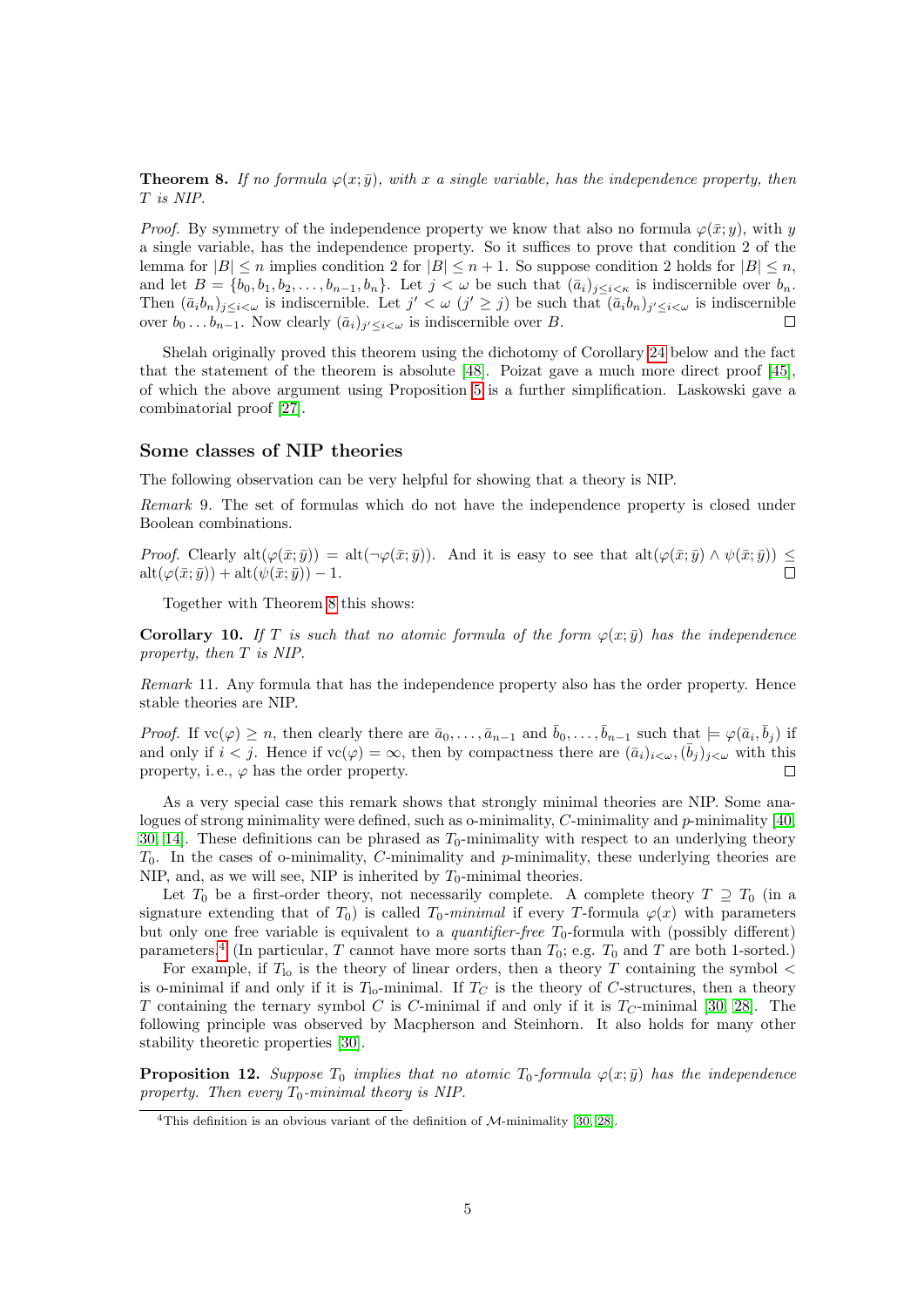*Proof.* Towards a contradiction, suppose T is not NIP. Then by the previous theorem there is a formula of the form  $\varphi(x;\bar{y})$  which has the independence property. By Proposition [4](#page-2-3) (equivalence of 1 and 5) there is an indiscernible sequence  $(a_i)_{i\leq \omega}$  and a tuple  $\bar{b}$  such that the truth value of  $\varphi(a_i;\bar{b})$ alternates infinitely. Since T is T<sub>0</sub>-minimal, there is a quantifier-free T<sub>0</sub>-formula  $\varphi'(x; \bar{y}')$  and a tuple  $\bar{b}'$  such that  $\varphi(x;\bar{b})$  and  $\varphi'(x;\bar{b}')$  are equivalent. Hence, again by Proposition [4,](#page-2-3)  $\varphi'(x;\bar{b}')$  also has the independence property. Since the class of formulas without the independence property is closed under boolean combinations, we get a contradiction.  $\Box$ 

#### Corollary 13. All o-minimal theories are NIP.

*Proof.* It suffices to check that the formula  $\varphi(x; y)$  defined by  $x \leq y$  cannot have the independence property.  $\Box$ 

It is not much harder to show that all weakly o-minimal or quasi-o-minimal theories are NIP [\[29,](#page-21-5) [5\]](#page-20-2). Similarly we can also show that all C-minimal or p-minimal theories are NIP [\[30\]](#page-21-2).

E.g. there is a lot of research on the theory of algebraically closed valued fields as a theory whose completions are controlled, in some sense, by a stable part and an o-minimal part. They are C-minimal and therefore NIP [\[13\]](#page-21-6).

## <span id="page-5-0"></span>3 More careful shrinking of indiscernibles

In a relatively recent paper, Baldwin and Benedikt proved a theorem about augmenting a theory without the independence property with a new predicate for a (dense complete) sequence of indiscernibles. We already know that a formula without the independence property has finite alternation rank. Shelah gave the Baldwin-Benedikt theorem an elegant new formulation as a higher-dimensional generalisation of this fact: a sharper version of Proposition [5.](#page-3-1) Our formulation of the theorem is close to Shelah's, but the straightforward proof is more similar to the original one [\[4,](#page-20-0) [52\]](#page-22-7).

#### Uniformity for a single formula

An equivalence relation  $\sim$  on a linearly ordered set I is called *convex* if its classes  $i/\sim$  are convex. It is called *finite* if it has only finitely many classes. Given a subset  $J \subseteq I$  the equivalence relation  $\sim$ *J* on *I* is defined by  $i \sim j \iff i = j$  or  $[i, j] \cap J = \emptyset$  (where  $[i, j]$  is the convex hull of i and j).  $\sim$ *J* is always a convex equivalence relation.  $\sim$ *J* is finite if and only if *J* is finite. If  $\sim$  is a finite convex equivalence relation on I, there need not be a finite subset  $J \subseteq I$  such that  $\sim$  refines  $\sim$ . However, if I is (Dedekind) complete, as is the case when I is an ordinal, then we can take as  $J$  the set of boundary points of classes of ∼ [\[52\]](#page-22-7). (Recall that a linear order is Dedekind complete if every cut is rational. This is equivalent to the requirement that every non-empty subset bounded from above has a supremum, or that every non-empty subset bounded from below has an infimum.)

Given a general (i.e. not necessarily indiscernible) sequence  $(\bar{a}_i)_{i\in I}$ , a convex equivalence relation ~ on I and a formula  $\varphi(\bar{x}_0 \dots \bar{x}_{m-1}; \bar{b})$ , let us say that the sequence is uniform modulo  $\sim$  for  $\varphi(\bar{x}_0 \dots \bar{x}_{m-1}; \bar{b})$  if for any two strictly ascending tuples  $\bar{i}, \bar{j} \in [I]^m$  satisfying  $i_k \sim j_k$  for all  $k < m$ , we have  $\models \varphi(\bar{a}_{i_0} \ldots \bar{a}_{i_{m-1}}; \bar{b})$  if and only if  $\models \varphi(\bar{a}_{j_0} \ldots \bar{a}_{j_{m-1}}; \bar{b})$ . Thus a sequence is indiscernible over a set B if and only if it is uniform (modulo  $\sim_{\emptyset}$ ) for all relevant formulas over B, and it is k-indiscernible over B if and only if it is uniform for all relevant formulas  $\varphi(\bar{x}_0 \dots \bar{x}_{m-1}; \bar{b})$ with  $m \leq k$ . (Here by relevant formulas we mean the formulas of the form  $\varphi(\bar{x}_0 \dots \bar{x}_{m-1}; \bar{b})$  such that the tuples of variables  $\bar{x}_k$  are compatible with the tuples  $\bar{a}_i$  in the sequence.) More generally, we will call a sequence  $(\bar{a}_i)_{i\in I}$  *indiscernible modulo ∼ over B* (or *B*-indiscernible modulo ∼), if it is uniform modulo  $\sim$  for all relevant formulas over B. (Of course we can abbreviate 'modulo  $\sim$ *j*' to 'modulo  $J'.$ <sup>[5](#page-5-1)</sup>

<span id="page-5-2"></span><span id="page-5-1"></span> $5I$  have chosen not to follow Shelah's terminology precisely, since his formulation 'above J' seems to be less suggestive. Uniformity is a substitute for Shelah's ∆-indiscernibility; it is more fine-grained and therefore easier to handle. I have not used the word 'indiscernible' for this, in order to reserve it for the stronger and more natural variant in which the tuples  $\overline{i}, \overline{j}$  need not be ascending (but must be of the same order type).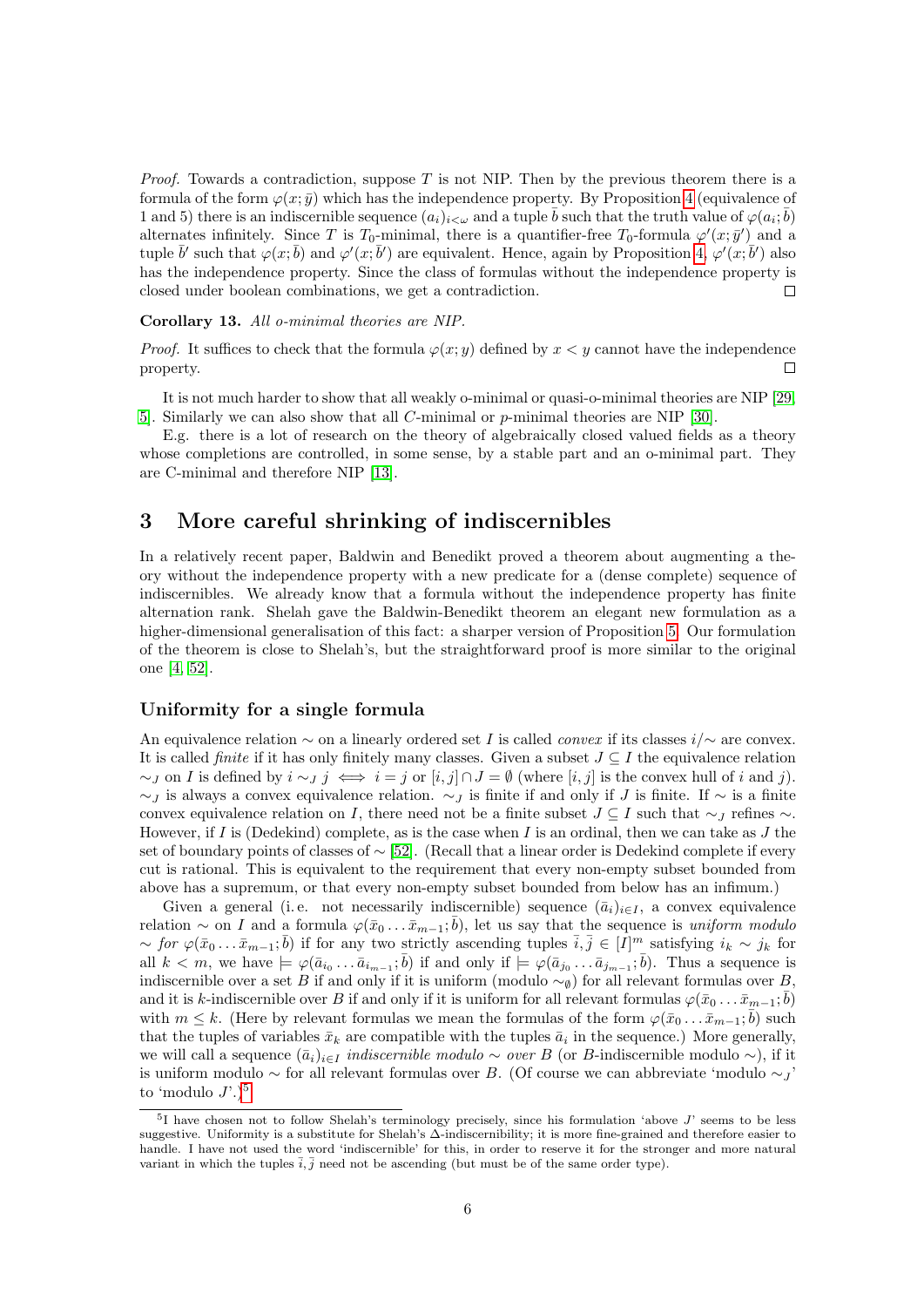**Theorem 14.** Let  $(\bar{a}_i)_{i\in I}$  be an indiscernible sequence, and let  $\varphi(\bar{x}_0 \dots \bar{x}_{m-1}; \bar{b})$  be such that the formula  $\varphi(\bar{x}_0 \dots \bar{x}_{m-1}; \bar{y})$  does not have the independence property.

- 1. There is a finite convex equivalence relation  $\sim$  such that  $(\bar{a}_i)_{i\in I}$  is uniform modulo  $\sim$  for  $\varphi(\bar{x}_0 \ldots \bar{x}_{m-1}; \bar{b}).$
- 2. If I is complete, then there is a finite subset  $J \subseteq I$  such that  $(\bar{a}_i)_{i \in I}$  is uniform modulo  $\sim J$ for  $\varphi(\bar{x}_0 \ldots \bar{x}_{m-1}; \bar{b})$ .

*Proof.* Let us first note that 1 and 2 are equivalent. 1 implies 2: If  $\sim$  is a finite equivalence relation on I then we can take as J the set of all suprema and infima of  $\sim$ -classes which are in I. J is finite, and if I is complete  $\sim$  I refines  $\sim$ . Conversely, any sequence of indiscernibles can be extended (in the monster model) to a complete sequence of indiscernibles, and the restriction of a finite convex equivalence relation  $\sim$  to a sub-order is again a finite convex equivalence relation. Therefore 2 implies 1. In fact, it suffices to prove 1 for dense complete linear orders  $I$ , and therefore it suffices to prove 2 for such linear orders. So, assuming that  $I$  is dense and complete, we will prove 2.

For notational convenience we will write  $a_i$  for  $\bar{a}_i$ ,  $x_k$  for  $\bar{x}_k$ , b for  $\bar{b}$ . For tuples  $\bar{i} \in [I]^m$  we write  $a_{\bar{i}} = a_{i_0}a_{i_1}\ldots a_{i_{m-1}}$ . Moreover,  $\bar{i}[j/i_k]$  is an abbreviation for the tuple  $i_0\ldots i_{k-1}j i_{k+1}\ldots i_{m-1}$  in which  $i_k$  has been replaced by j. We say that  $j \in I$  is a *critical point* of I if some strictly ascending tuple  $\overline{i} \in [I]^m$  witnesses it, i.e.,  $j = i_k$  for some  $k < m$ , and every open interval containing j also contains some j' such that  $\not\models \varphi(a_{\bar{i}}; b) \leftrightarrow \varphi(a_{\bar{i}[j'/i_k]}; b)$ . Let  $J \subseteq I$  be the set of all critical points. The two claims below finish the proof of the theorem.

*Claim 1.*  $(\bar{a}_i)_{i \in I}$  is uniform modulo  $\sim_J$  for  $\varphi(\bar{x}_0 \dots \bar{x}_{m-1}; \bar{b})$ .

*Proof of Claim 1.* Let  $\overline{i}, \overline{j} \in [I]^m$  be two strictly ascending tuples such that  $i_k \sim_J j_k$  for all  $k < m$ . We will show that  $\models \varphi(a_{\overline{i}}; b) \leftrightarrow \varphi(a_{\overline{j}}; b)$ . We will use induction on the last index k such that  $i_k \neq j_k$ .

Let  $k < m$  be the greatest index such that  $i_k \neq j_k$ . (If there is no such index, the statement is trivial.) Without loss of generality  $i_k < j_k$ . Note that  $\overline{i}[j_k/i_k]$  is also a strictly ascending tuple. Using completeness of I it is easy to see that  $\models \varphi(a_{\bar{i}[j_k/i_k]};b) \leftrightarrow \varphi(a_{\bar{i}};b)$ . (Towards a contradiction, suppose  $\not\models \varphi(a_{\bar{i}[j_k/i_k]};b) \leftrightarrow \varphi(a_{\bar{i}};b)$ . Let  $j' = \inf\{j \in I \mid j > i_k \text{ and } \not\models \varphi(a_{\bar{i}[j/i_k]};b) \leftrightarrow \varphi(a_{\bar{i}};b)\}.$ Clearly  $i_k \leq j' \leq j_k$ , and  $j' \in J$ . Hence  $[i_k, j_k] \cap J \neq \emptyset$ . Therefore  $i_k \not\sim j_k$ , a contradiction.) On the other hand  $\models \varphi(a_{\bar{i}[j_k/i_k]};b) \leftrightarrow \varphi(a_{\bar{j}};b)$  by the induction hypothesis, so we are finished.

Claim 2. J is finite.

*Proof of Claim 2.* Let  $(M, I, \langle , f \rangle)$  be a structure consisting of the following data.  $M \models T$  is a model containing the sequence  $(a_i)_{i\in I}$ . I is the index set of the set of indiscernibles, in a new sort.  $\lt$  is the linear order on I, and  $f: I \to M$  is the function given by  $f(i) = a_i$ . (Here we are stretching the notational convenience a bit.) For  $k < m$  consider the following formula  $\psi_k(\bar{u})$ (over b) in the language of  $(M, I, \leq, f)$ :

$$
u_0 < u_1 < \cdots < u_{m-1} \quad \land \quad \forall v, v' \left( v < u_k < v' \quad \to \quad \exists w \left( v < w < v' \land \neg \left[ \varphi(f(\bar{u}); b) \leftrightarrow \varphi(f(\bar{u}[w/u_k]; b)) \right] \right) \right) \quad \bigg).
$$

Clearly  $(M, I, \leq, f) \models \psi_k(\overline{i})$  if and only if  $\overline{i}$  witnesses that  $i_k$  is critical.

Towards a contradiction, let us assume that  $J$  is infinite. Then for some  $k < m$  there is an infinite set of tuples  $\bar{i}$  with pairwise different  $i_k$  such that  $\models \psi_k(\bar{i})$ . We fix such a k. For a very big cardinal  $\kappa$  let  $(M', I', <, f)$  be an elementary extension of  $(M, I, <, f)$  which is  $\kappa$ -saturated. By compactness and saturation, in I' there are arbitrarily long sequences of tuples  $\overline{i}$  as above, and so we can extract a sequence  $(\bar{i}^n)_{n<\omega}$  of indiscernibles over b such that  $\models \psi(\bar{i}^n; b)$  and  $i_k^n \neq i_k^{n'}$  for all  $n < n' < \omega$ .

By indiscernibility  $\models \varphi(f(\bar{i}^n); b)$  holds either for all  $n < \omega$  or for no  $n < \omega$ . To ease notation, let us assume without loss of generality that  $\models \varphi(f(\bar{i}^n); b)$  holds for all  $n < \omega$ . Now we construct a sequence  $(\bar{j}^n)_{n<\omega}$  by induction. For *n* even we simply define  $\bar{j}^n = \bar{i}^n$ . For *n* odd we define  $j_{k'}^n = i_{k'}^n$  for all  $k' \neq k$  and choose  $\bar{j}_k^n$  as follows. By compactness and saturation there is an element  $j_- < i_k^n$  in I' which is greater than all elements of  $\mathcal{I}_n = \bigcup_{\ell < \omega} \bar{i}^{\ell} \cup \{j_k^{\ell} \mid \ell < n\}$  that are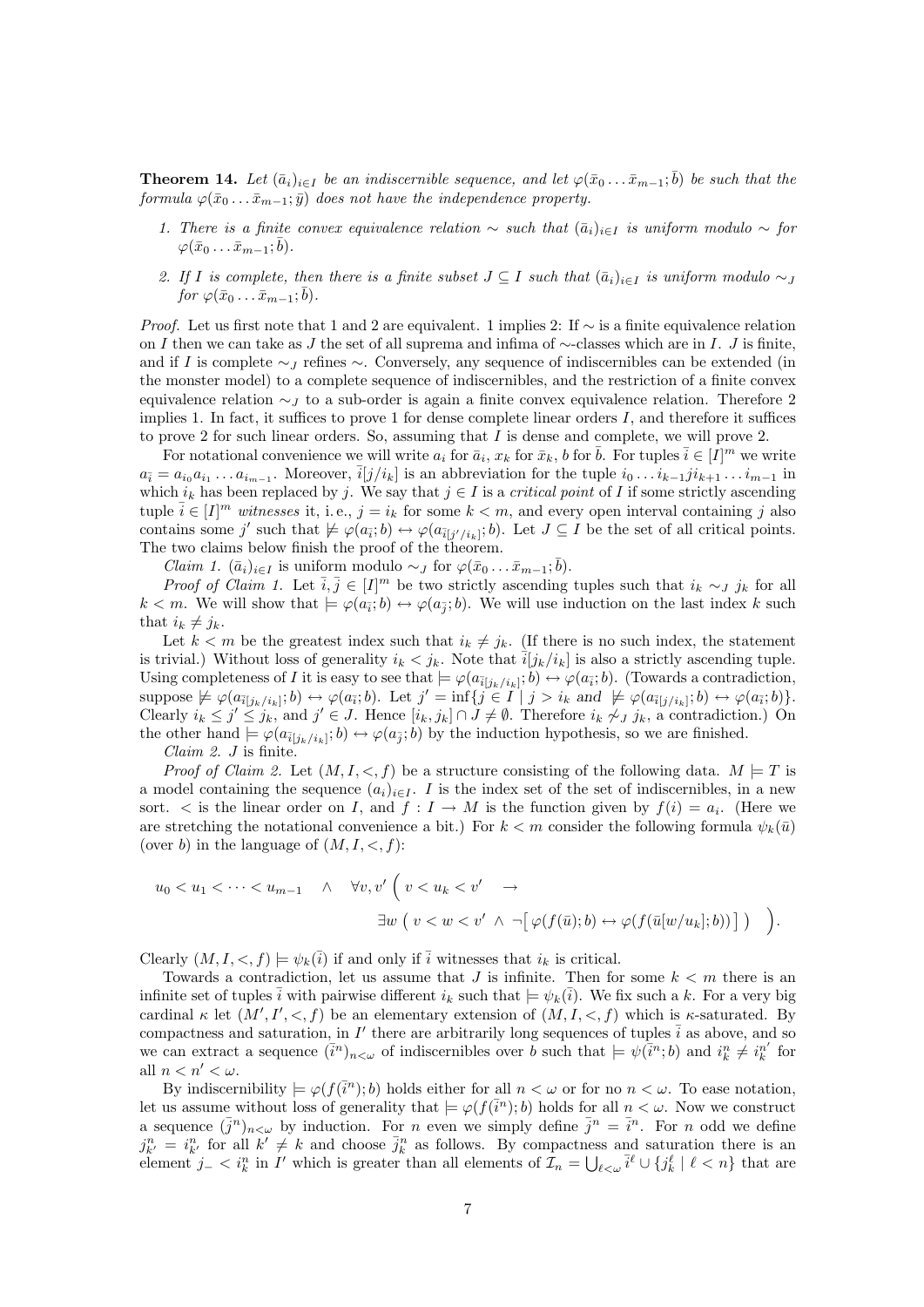themselves less than  $i_k^n$ . There is also an element  $j_+ > i_k^n$  in I' which is less than all elements of  $\mathcal{I}_n$  that are themselves greater than  $i_k^n$ . Since  $\models \psi(\bar{i}^n)$ , the open interval  $(j_-, j_+)$  contains an element  $j_k^n$  such that  $\models \neg \varphi(f(\bar{i}^n[j_k^n/i_k^n]); b)$ , i.e.  $\models \neg \varphi(f(\bar{j}); b)$ .

Now note that the sequence  $(\bar{j}^n)_{n<\omega}$  is indiscernible with respect to quantifier-free formulas because  $(\bar{i}^n)_{n<\omega}$  is. As an elementary extension of  $(M, I, \lt, f)$ , the structure  $(M', I', \lt, f)$  also has the property that the type in M' of a tuple  $f(\overline{i})$  only depends on the quantifier-free type in I of the tuple  $\overline{i}$ . Therefore the sequence  $(\overline{f}(\overline{i}^n))_{n<\omega}$  is an indiscernible sequence in M'. But  $\models \varphi(f(\overline{i}^n); b)$  holds if and only if n is even. Therefore the alternation rank of  $\varphi(x_0 \ldots x_{m-1}; y)$  is infinite, a contradiction.  $\Box$ 

### Indiscernibility

We have seen that the failure of a sequence of indiscernibles to be uniform for a single formula  $\varphi(\bar{x}_0 \dots \bar{x}_{m-1}; \bar{b})$ —where  $\varphi(\bar{x}_0 \dots \bar{x}_{m-1}; \bar{y})$  does not have the independence property—can be described by a finite convex equivalence relation. The failure of a sequence of indiscernibles to be uniform for a 'small' set of such formulas can therefore be described by the intersection of 'few' finite convex equivalence relations, which is a convex equivalence relation with 'few' classes. However, in the presence of a dense linear order, the precise bound for the number of classes may be greater than the number of formulas: If we take  $I$  to consist of the reals, the intersection of the equivalence relations  $\sim_{\{q\}}$  on I, where q is rational, has  $2^{\aleph_0}$  classes—one for every real.

By compactness we can extend any sequence of indiscernibles  $(\bar{a}_i)_{i\in I}$  to a complete sequence of indiscernibles  $(\bar{a}_i)_{i\in\bar{I}}$ , obtain a subset  $J\subseteq\bar{I}$  using Theorem [14.](#page-5-2)2, and consider the restriction of ∼*J* to *I*. Remains the problem of counting the classes of ∼ $J$ [*I*.

In Theorem [20](#page-8-0) below we would be able to ignore this minor nuisance concerning many-formulas versions of Theorem [14.](#page-5-2)1 by stating only the analogue of Theorem [14.](#page-5-2)2. Readers who are not interested in the 'moreover' part of Theorem [20.](#page-8-0)1 can jump to that theorem immediately after the following observation.

<span id="page-7-0"></span>Remark 15. Let J be a subset of the completion of a linear order I. The number of classes of  $\sim$ J[I is bounded by 1 plus twice the cardinality of the completion of J. In particular, it is finite if  $J$  is finite, and at most  $2^{|J|}$  otherwise.

*Proof.* Clearly we may assume that I is complete. Let  $\bar{J}$  consist of the greatest lower bounds (in I) of all non-empty subsets of J that are bounded from below in I. Then  $J \subseteq \overline{J} \subseteq I$ ,  $\overline{J}$  is Dedekind complete, and  $\bar{J}$  is minimal with these properties. It does not follow that  $\bar{J}$  is isomorphic to the completion of J (since the greatest lower bound of a subset of J may exist in J but not be the greatest lower bound as evaluated in  $I$ ). But it is easy to see that the worst that can happen is that some points get a duplicate, and even that is impossible if J is finite. Therefore  $\bar{J}$  has the same cardinality as the completion of J.

It suffices to show that the number of classes of  $\sim_{\bar{J}}$  is bounded by 1 plus twice the size of  $\bar{J}$ . First, we have  $|\bar{J}|$  1-element classes consisting of an element of  $\bar{J}$  each. Next, there may be one class which is greater than all elements of  $\bar{J}$ . Each of the remaining classes is disjoint from  $\bar{J}$  and bounded from above by an element of  $\bar{J}$ , hence by a least element  $b \in \bar{J}$ . Since b determines the class, the number of remaining classes is at most  $|J|$ .  $\Box$ 

A linear order is called scattered if it does not contain a copy of the rationals as a suborder. For example all ordinals are scattered. Note that every suborder of a scattered linear order is scattered. An *ordered sum* of linear orders  $I_k$ , indexed by a linear order K, is the obvious linear order defined on the disjoint union  $\bigcup_{k\in K} I_k$ . A classical theorem of Hausdorff implies that being scattered or not is a surprisingly strong dichotomy [\[15,](#page-21-7) [41,](#page-22-9) [47,](#page-22-10) [16\]](#page-21-8).

Theorem 16 (Hausdorff's Theorem on scattered linear orders).

1. Every linear order has a unique decomposition as an ordered sum  $\bigcup_{k\in K} I_k$ , where each  $I_k$  is non-empty and scattered, and K is dense unless  $|K| \leq 1$ .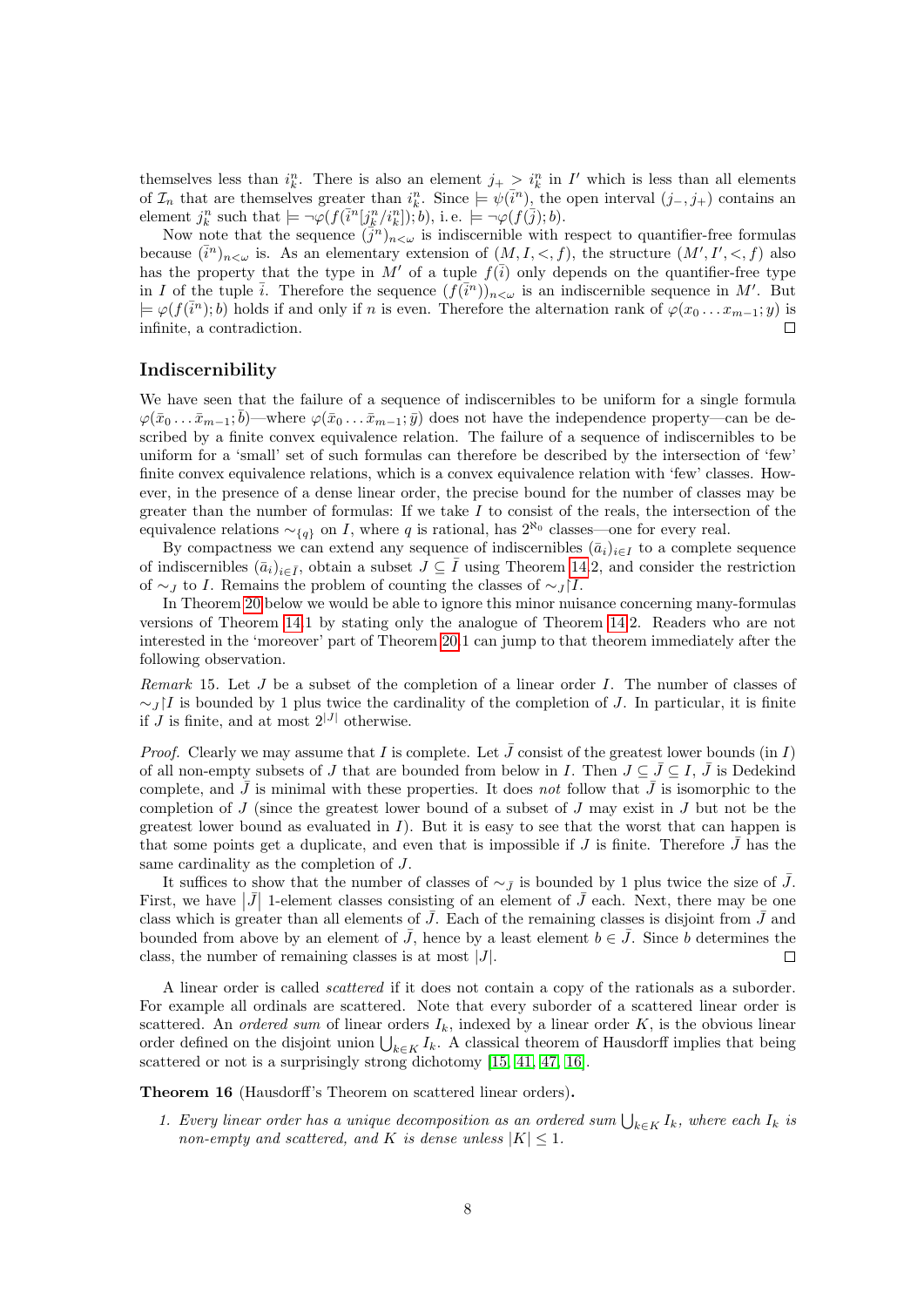#### 2. The class of scattered linear orders is the smallest class of linear orders which contains the 1 element order and is closed under isomorphism, order-reversing, and ordinal-indexed ordered sums.

*Proof.* (Sketch only.) 1. Let  $A$  be the smallest class of linear orders which contains the 1-element order and is closed under isomorphism, order-reversing and ordinal-indexed ordered sums. Given a linear order I, the relation defined by  $i \sim j \iff [i, j] \in \mathcal{A}$  is a convex equivalence relation, with classes  $(i/\sim) \in \mathcal{A}$ . We can take  $K = I/\sim$  and  $I_k = k$ . 2. Let S be the class of scattered linear orders. We can easily verify  $A \subseteq S$  using the inductive definition of A. On the other hand, if we decompose  $I \in \mathcal{S}$  as in 1, then clearly  $|K| \leq 1$ . Hence by uniqueness of the decomposition, I consists of a single  $\sim$ -class  $I \in \mathcal{A}$ .  $\Box$ 

We prove some straightforward consequences that are probably well known, although I could not find a reference for them.

Remark 17. If  $(I_k)_{k\in K}$  is a sequence of complete linear orders  $I_k$  with endpoints, indexed by a complete linear order  $K$ , then the ordered sum of the sequence is complete.

Proposition 18. The completion of a scattered linear order is scattered and has the same cardinality.

Proof. The class of linear orders whose completion is scattered contains the 1-element order, and it is clearly closed under isomorphism and order-reversing. It follows from the previous remark that it is also closed under ordinal-indexed ordered sums. Using Hausdorff's Theorem it follows that the completion of a scattered linear order is scattered.

Next we show that for scattered linear orders completion is cardinality-preserving. The class of linear orders with cardinality-preserving completions contains all finite linear orders, and it is clearly closed under isomorphism and order-reversing. It remains to check that it is closed under ordinal-indexed ordered sums of sequences  $(I_k)_{k<\alpha}$ . We may assume that each term  $I_k$  is non-empty. Now for each  $I_k$  consider  $\bar{I}_k$ , the smallest complete linear order with endpoints which contains  $I_k$ . Note that  $|\bar{I}_k| = |I_k|$ . Thus the ordered sum of  $(I_k)_{k < \alpha}$  is embedded in the ordered sum of  $(I_k)_{k \leq \alpha}$ , which is complete and has the same cardinality.

It easily follows from this that a linear order is scattered if and only if every suborder has a cardinality-preserving completion. But we will not use this nice characterisation.

<span id="page-8-1"></span>**Proposition 19.** Let  $J$  be a subset of the completion of a scattered linear order  $I$ . The number of classes of  $\sim_J$ |I is at most 2 |J| + 1.

*Proof.* Since I is scattered its completion is also scattered, and so is  $J$ . Therefore the completion of J has cardinality |J|. Apply Remark [15.](#page-7-0)  $\Box$ 

<span id="page-8-0"></span>**Theorem 20.** Suppose T has NIP. Let  $(\bar{a}_i)_{i\in I}$  be a sequence of indiscernibles. Let B be a set of parameters, and let  $\kappa = |T| + |\bar{a}_i| + |B|$  (any  $i \in I$ ).

- 1. There is a convex equivalence relation  $\sim$  on I with at most  $2^{\kappa}$  classes such that the sequence  $(\bar{a}_i)_{i\in I}$  is indiscernible modulo  $\sim$  over B. Moreover, if I is scattered, then we can find such  $\sim$  with at most  $\kappa$  classes.
- 2. If I is complete, then there is a subset  $J \subseteq I$  of cardinality  $|J| \leq \kappa$  such that the sequence  $(\bar{a}_i)_{i\in I}$  is indiscernible modulo J over B.

Proof. 1 follows from 2 (using Proposition [19](#page-8-1) for the 'moreover' part), so we only prove 2. There are  $|T| + |\bar{a}_i| + |B|$  formulas  $\varphi(\bar{x}_0, \ldots, \bar{x}_{m-1})$  with parameters in B for which  $\bar{x}_k$  and  $\bar{a}_i$  are compatible. For each of them we get a set  $J_{\varphi}$  from Theorem [14.](#page-5-2) If we take  $J = \bigcup_{\varphi} J_{\varphi}$ , then the sequence is uniform modulo J for every such  $\varphi$ , hence indiscernible modulo J over B.  $\Box$ 

**Corollary 21.** Let T be a NIP theory. Let  $(\bar{a}_i)_{i\in I}$  be a sequence of indiscernibles. Let B be a set of parameters. If I has cofinality cf  $I > |T| + |\bar{a}_i| + |B|$  (any  $i \in I$ ), then a non-trivial end piece  $(\bar{a}_i)_{i \in I, i \geq j}$  of the sequence is indiscernible over  $B \cup {\bar{a}_i \mid i < j}$ .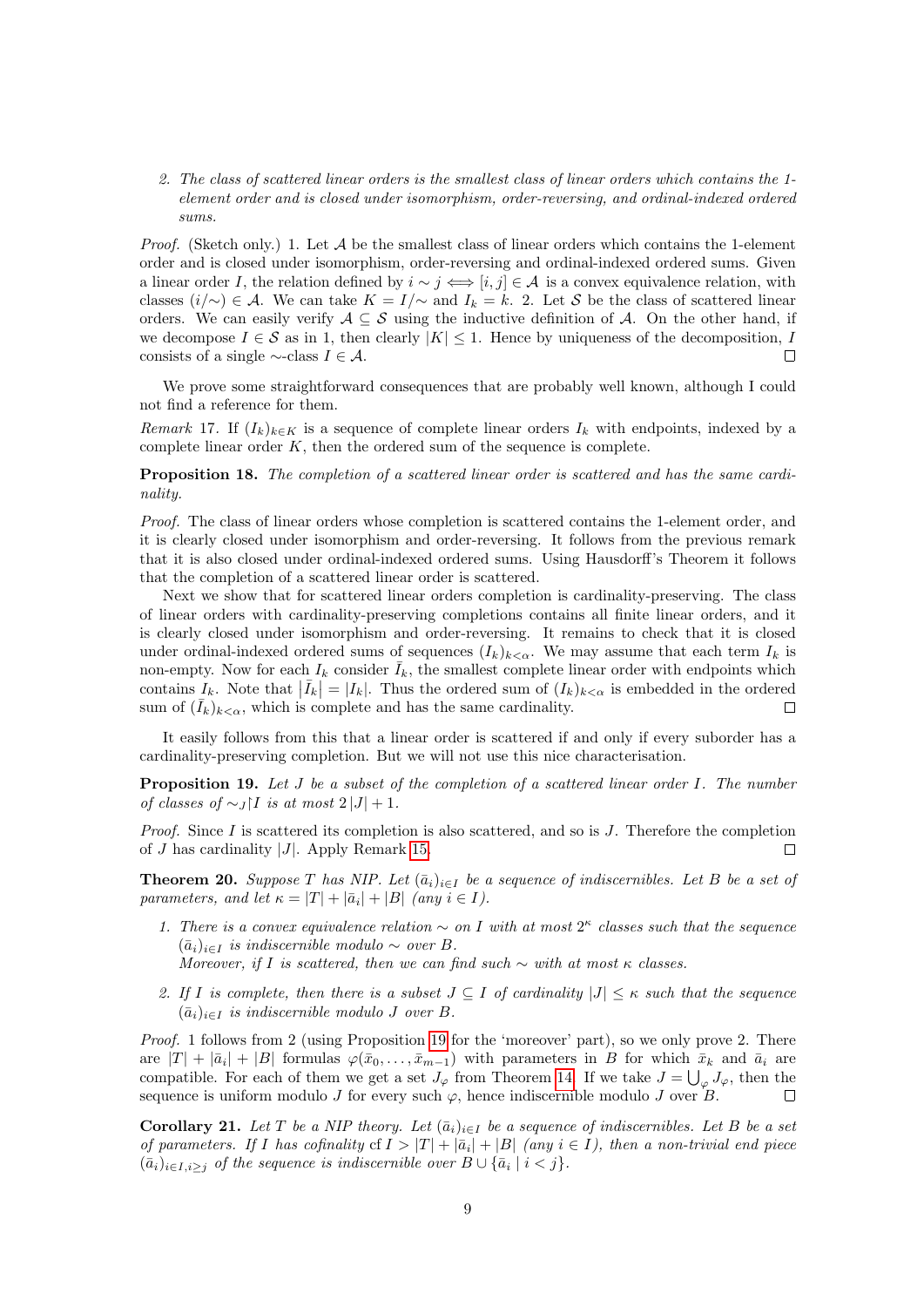*Proof.* We may assume that I is complete. Let J be as in part 2 of the theorem. Since  $|J| < c$  I, we have  $i = \sup J \in I$ .  $\Box$ 

By Proposition [4](#page-2-3) and compactness, it is not hard to rephrase Theorem [20.](#page-8-0)1, Theorem [20.](#page-8-0)2 or Corollary [6](#page-3-0) as characterisations of NIP. These characterisations even work with larger bounds (instead of  $2^{\kappa}$ ,  $\kappa$  or  $|T| + |\bar{a}_i| + |B|$ , respectively). But if we make the bounds smaller, we get new, stronger variants of NIP such as the notion of a strongly dependent theory. (See Section [8](#page-19-0) for more on this.)

### <span id="page-9-0"></span>4 Counting types

For notational convenience we will discuss only 1-sorted theories in this section. The stability function of a complete theory  $T$  is the function

$$
g_T(\kappa) \;\; = \;\; \sup_{M \models T, \; |M| = \kappa} |\mathcal{S}(M)| \;\; = \;\; \sup_{M \models T, \; |M| = \kappa} \left| \mathcal{S}^1(M) \right|.
$$

As usual,  $S<sup>n</sup>(M)$  denotes the set of all complete *n*-types over M, i.e. the set of all complete types over *n* in some fixed set of *n* free variables, and  $S(M) = \bigcup_{n \leq \omega} S^n(M)$ . The *stability spectrum*, which we will not use, is the set of infinite cardinals  $\kappa$  such that  $g_T(\kappa) = \kappa$ . Clearly  $\kappa \leq g_T(\kappa) \leq 2^{\kappa}$ for all  $\kappa > |T|$ .

The classification of the possible stability functions (in the countable case) was finished by Keisler, but much of the work was done earlier by Shelah  $[22, 48]$  $[22, 48]$ . For countable T, only the following six functions are possible.

$$
\kappa \kappa + 2^{\aleph_0} \kappa^{\aleph_0} \det \kappa \ (\det \kappa)^{\aleph_0} 2^{\kappa},
$$

where  $\text{ded}(\kappa)$  is defined as the supremum of the cardinalities of all linear orders which contain a dense subset of cardinality  $\kappa$ .

The five dividing lines between these functions are total transcendence, superstability, stability, multi-order and the independence property [\[21\]](#page-21-10). But there is some fine print. Since  $\kappa < \text{ded } \kappa \leq$  $(\text{ded } \kappa)^{\aleph_0} \leq 2^{\kappa}$  for all infinite cardinals  $\kappa$ , the generalised continuum hypothesis implies a collapse of the last three functions; I believe it is still unknown whether it is consistent that ded  $\kappa$  <  $(\det \kappa)^{\aleph_0}$  for some cardinal  $\kappa$ .

We will now look more closely at the last dividing line. We will not need any previous results. For a formula  $\varphi(\bar{x}; \bar{y})$  and a set B,  $S_{\varphi}(B)$  denotes the set of all complete  $\varphi$ -types (i.e. maximal consistent sets of instances  $\varphi(\bar{x};\bar{b})$  of  $\varphi$  and instances  $\neg\varphi(\bar{x};\bar{b})$  of  $\neg\varphi$ ) over B.

Remark 22. If  $\varphi(\bar{x}; \bar{y})$  has the independence property, then for every  $\kappa \geq |T|$  there is a model M of cardinality  $|M| = \kappa$  such that  $|S_{\varphi}(M)| = 2^{\kappa}$ .

Shelah proved the following theorem, which provides a converse to the remark under the settheoretical hypothesis ded  $\kappa < 2^{\kappa}$  [\[48\]](#page-22-0).

**Theorem 23.** Let  $\varphi(\bar{x}; \bar{y})$  be a formula and A an infinite set such that  $|S_{\varphi}(A)| > \text{ded } |A|$ . Then  $\varphi(\bar{x}; \bar{y})$  has the independence property.

*Proof.* To avoid some boring complications, we assume that  $\bar{y} = y$  is a single variable. Let  $B \subseteq A$ be a subset of minimal cardinality  $\mu = |B|$  such that still  $|S_{\varphi}(B)| > \text{ded } |A|$ . Let  $(b_i)_{i \leq \mu}$  be an enumeration of B, and let  $B_{\alpha} = \{b_i \mid i < \alpha\}$  for all  $\alpha < \mu$ . We will need the following sets.

$$
S_{\alpha} = \{ p \in \mathcal{S}_{\varphi}(B_{\alpha}) \mid |\mathcal{S}_{\varphi}(B)|p| > \text{ded } |A| \} \text{ for all } \alpha < \mu
$$
  

$$
S_{\mu} = \{ p \in \mathcal{S}_{\varphi}(B) \mid \forall \alpha < \mu : p \upharpoonright B_{\alpha} \in S_{\mu} \}
$$
  

$$
S_{<\mu} = \bigcup_{\alpha < \mu} S_{\alpha} \qquad S_{\leq \mu} = \bigcup_{\alpha \leq \mu} S_{\alpha}.
$$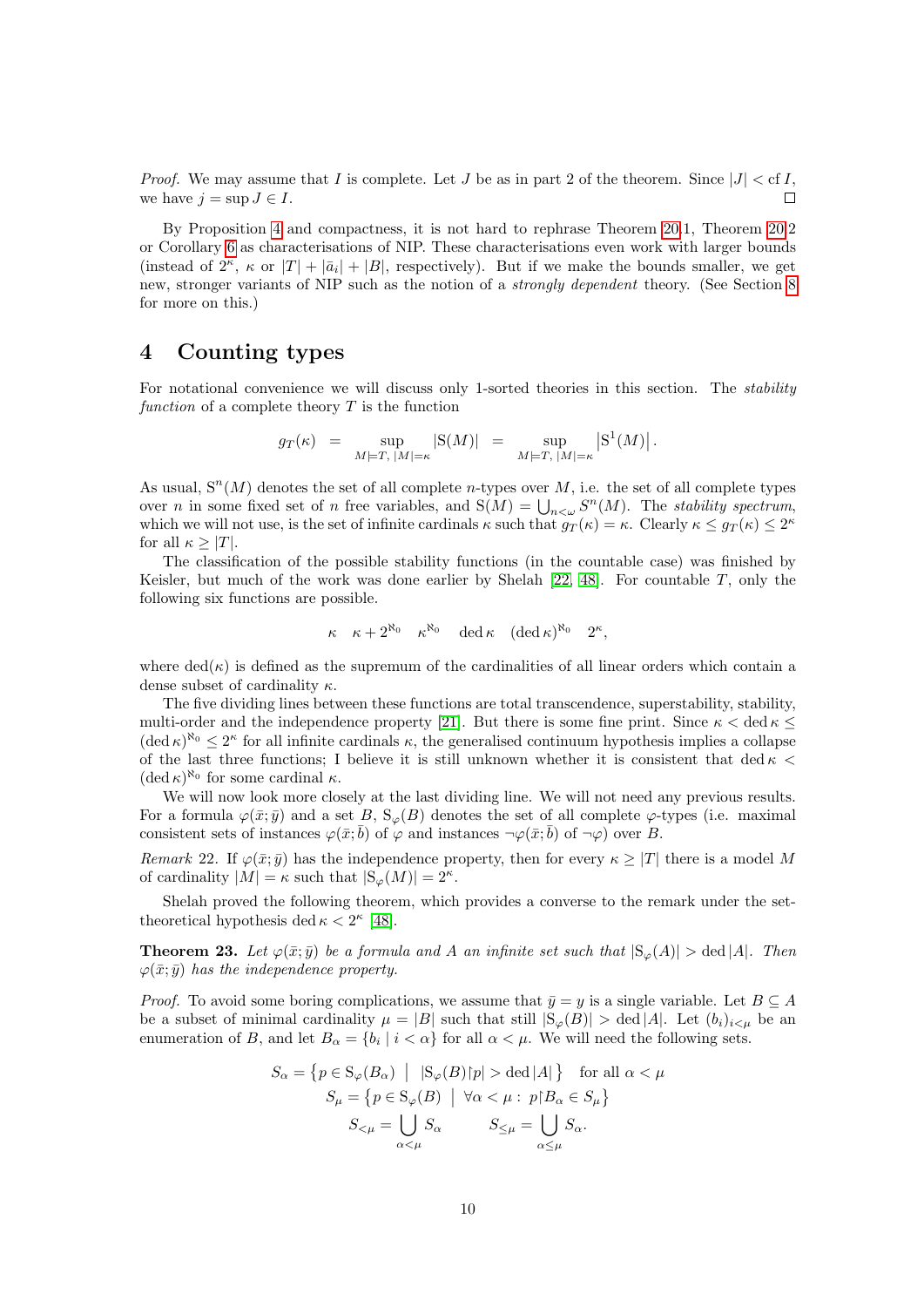Here and in the following we are slightly abusing notation by writing  $W \mid q = \{p \in W \mid p \supseteq q\}$  if q is a type and W is a set of types.

First we observe that for any  $q \in S_\alpha$  (where  $\alpha < \mu$ ) we have  $|S_\mu(q)| > \text{ded } |A|$ . Towards proving this, using the identity

$$
S_{\varphi}(B) \setminus S_{\mu} = \bigcup_{\alpha < \mu} \bigcup_{q \in S_{\varphi}(B_{\alpha}) \setminus S_{\alpha}} S_{\varphi}(B) \mid q
$$

we can check that  $|S_{\varphi}(B) \setminus S_{\mu}| \leq \text{ded } |A|$ . (The index sets in the second union have cardinality  $\leq$  ded |A| because  $|S_{\varphi}(B_{\alpha})| \leq$  ded |A| by minimality of  $\mu$ .) Now the claim easily follows from  $S_{\varphi}(B)$  $q \subseteq S_{\mu}$  $q \cup (S_{\varphi}(B) \setminus S_{\mu})$ . We note for later use that

$$
|S_{\mu} \restriction q| > \operatorname{ded} \mu.
$$

With this out of the way, we define a linear order on  $S_{\leq \mu}$ , as follows. For  $p, q \in S_{\leq \mu}$  such that  $p \neq q$  there is a minimal  $\alpha < \mu$  such that  $p \in S_\alpha$ , or  $q \in S_\alpha$ , or  $p|B_{\alpha+1} \neq q|B_{\alpha+1}$ . We set  $p < q$ if one of the following holds.

- $\varphi(\bar{x}; b_{\alpha}) \in p$  and  $\neg \varphi(\bar{x}; b_{\alpha}) \in q$ ,
- $p \in S_\alpha$  and  $\neg \varphi(\bar{x}; \bar{b}_\alpha) \in q$ , or
- $\varphi(\bar{x}; \bar{b}_{\alpha}) \in p$  and  $q \in S_{\alpha}$ .

Otherwise clearly  $q < p$ , and it is easy to check that this is in fact a linear order. We will use it to prove the following claim, which concludes the theorem.

*Claim.* Let  $n < \omega$ . For all  $q \in S_{\leq \mu}$  there are elements  $c_0^q, \ldots, c_{n-1}^q \in B$  such that for all  $w \subseteq n$ the set  $q(\bar{x}) \cup \{ \varphi(\bar{x}; c_i^q) \mid i \in w \} \cup \{ \neg \varphi(\bar{x}; c_i^q) \mid i \in n \setminus w \}$  is consistent.

The proof is by induction, the case  $n = 0$  being trivially true. So suppose the claim is true for all numbers smaller than n. Note that  $S_{\leq \mu} \nvert q \subset S_{\leq \mu} \nvert q$  is a dense subset. Since  $|S_{\leq \mu} \nvert q \rangle > \text{ded } \mu$ , it follows that  $|S_{\leq \mu} \nvert q \rvert > \mu$ , and so  $|S_{\alpha} \nvert q \rvert > \mu$  for an ordinal  $\alpha < \mu$ .

For every type  $p \in S_\alpha$  |q the induction hypothesis yields a tuple  $c_0^p, \ldots, c_{n-2}^p \in B$  such that for all  $w \subseteq n-1$  the set  $p(\bar{x}) \cup \{ \varphi(\bar{x}; c_i^p) \mid i \in w \} \cup \{ \neg \varphi(\bar{x}; c_i^p) \mid i \in (n-1) \setminus w \}$  is consistent. Since  $|B^{n-1}| = \mu < |S_\alpha(q)|$ , we can find two distinct types  $p_1, p_2 \in S_\alpha(q)$  giving rise to the same tuple.<br>For some  $\beta < \mu$  we have  $\varphi(\bar{x}; b^\beta) \in p_1$  and  $\neg \varphi(\bar{x}; b^\beta) \in p_2$ . (If not, exchange  $p_1$  and  $p_2$ .) Now it is easy to see that  $c_0^q = c_0^{p_1} = c_0^{p_2}, \ldots, c_{n-2}^q = c_{n-2}^{p_1} = c_{n-2}^{p_2}, c_{n-1}^q = b^\beta$  are as in the claim.

<span id="page-10-1"></span>**Corollary 24.** If  $T$  does not have the independence property, then

$$
g_T(\kappa) \leq (\det \kappa)^{|T|}.
$$

If T has the independence property, then

$$
g_T(\kappa) = 2^{\kappa}.
$$

A result of Mitchell says that for any cardinal  $\kappa$  such that cf  $\kappa > \aleph_0$ , there is a cardinal preserving Cohen extension of the set-theoretical universe such that ded  $\kappa$   $\langle$  2<sup> $\kappa$ </sup> holds in the extension [\[31\]](#page-22-11). If we apply this to a suitable  $\kappa > |T|$ , we see that having the independence property or not can always be detected by counting types, just not (in general) in the original model of ZFC.

### <span id="page-10-0"></span>5 Forking and related notions

Shelah's notion of forking, although somewhat complicated, is a fundamental tool for stable theories. A big breakthrough for simple theories was Byunghan Kim's discovery that forking is symmetric in that context as well [\[25\]](#page-21-11). Forking in unstable NIP theories is not symmetric, but recently it is becoming more and more clear that it plays a fundamental, albeit still mysterious, role even when it is not symmetric. Therefore it makes sense to develop the theory of forking and some related notions for arbitrary theories. Most of this can be found in Shelah's book [\[49\]](#page-22-6), but we will be a bit more methodical in our presentation.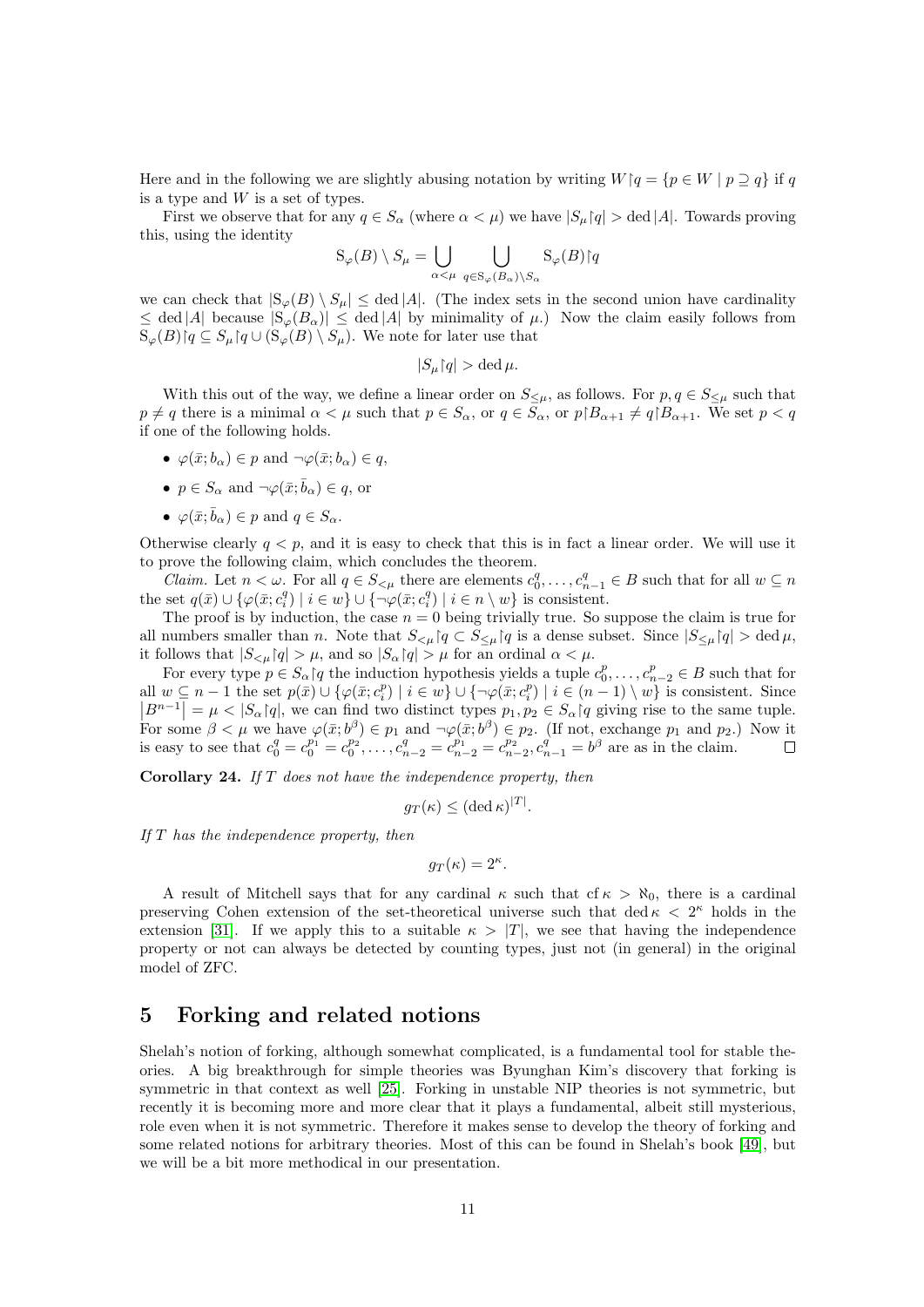### Three preindependence relations

A (partial) type  $p(\bar{x})$  is *finitely satisfied* in a set C if for every finite subset  $p_0(\bar{x}) \subseteq p(\bar{x})$  there is a tuple  $\bar{a} \in C$  which realises  $p_0(\bar{x})$ . An important case is when p is a complete type over a set B and  $M \subseteq B$  is a model in which p is finitely satisfied. In this case the type p is called a *coheir* of its restriction to M. We write  $A \perp_C^{\mathfrak{u}} B$  if tp( $\bar{a}/BC$ ) is finitely satisfied in C for every tuple  $\bar{a} \in A$ .<sup>[6](#page-11-0)</sup>

We will say that a complete type  $p(\bar{x})$  over B quasidivides<sup>[7](#page-11-1)</sup> over a set C if there are tuples  $\bar{b}_0, \bar{b}_1 \in B$  that start an indiscernible sequence over C, but no sequence starting with  $\bar{b}_0, \bar{b}_1$  is indiscernible over  $\bar{a}C$  for a realisation  $\bar{a}$  of  $p(\bar{x})$ . We write  $A \underset{C}{\downarrow}{}_{C} B$  if tp( $\bar{a}/BC$ ) does not quasidivide over C for any  $\bar{a} \in A$ .

A formula  $\varphi(\bar{x}; \bar{b})$  divides over a set C if there is a sequence  $(\bar{b}_i)_{i \leq \omega}$  of realisations of tp $(\bar{b}/C)$ such that for some  $n < \omega$  every *n*-element subset of the set  $\{\varphi(\bar{x}; \bar{b}_i) \mid i < \omega\}$  is inconsistent. A complete type  $p(\bar{x})$  divides over C if it contains a formula that divides over C [\[49\]](#page-22-6). We write  $A \underset{\sim}{\downarrow}_{C} B$  if tp( $\bar{a}/BC$ ) does not divide over C for any tuple  $\bar{a} \in A$ .

In all three definitions it was deliberately left open whether the tuples must be finite or can be infinite—in each case it is easily seen that it does not matter. The following characterisations are also easy, and left to the reader.

<span id="page-11-3"></span>Remark 25.  $\bigcup_{Q}^{\mathbf{u}} G$  if and only if

every formula  $\varphi(\bar{x})$  over BC satisfied by some  $\bar{a} \in A$ is also satisfied by some  $\bar{a}' \in C$ .

2.  $A \underset{C}{\downarrow} B$  if and only if

for every indiscernible sequence  $(\bar{b}_i)_{i<\omega}$  over C such that  $\bar{b}_0, \bar{b}_1 \in BC$ there is an indiscernible sequence  $(\bar{b}'_i)_{i<\omega}$  over AC such that  $\bar{b}'_0\bar{b}'_1 = \bar{b}_0\bar{b}_1$ .

3.  $A \bigcup_{C}^{d} B$  if and only if

for every indiscernible sequence  $(\bar{b}_i)_{i\lt\omega}$  over C such that  $\bar{b}_0 \in BC$ there is  $(\bar{b}'_i)_{i<\omega} \equiv_{\bar{b}_0C} (\bar{b}_i)_{i<\omega}$  which is indiscernible over AC.

Preindependence relations were first defined in my thesis. I chose the axioms for the technical reason that they are, in any complete theory, the greatest common denominator of the relations  $\downarrow^{\mathfrak{u}}, \downarrow^{\mathfrak{d}},$  and also of many other similarly defined notions. This includes notions derived in an equally obvious way from splitting, forking, semiforking, thorn-forking, thorn-dividing, and modular pairs in the lattice of algebraically closed sets. Taking this ubiquity into account, the axioms are remarkably strong in their combination [\[1,](#page-20-3) [2\]](#page-20-4).

A preindependence relation is a ternary relation  $\bigcup$  between the small subsets of the monster model, which satisfies the following subset of the traditional forking calculus for stable (and simple) theories.

(invariance) If  $A \perp_C B$  and  $(A', B', C') \equiv (A, B, C)$ , then  $A' \perp_{C'} B'$ .

(monotonicity) If  $A \perp_C B$ ,  $A' \subseteq A$  and  $B' \subseteq B$ , then  $A' \perp_C B'$ .

(base monotonicity) Suppose  $D \subseteq C \subseteq B$ . If  $A \bigcup_{D} B$ , then  $A \bigcup_{C} B$ .

(transitivity) Suppose  $D \subseteq C \subseteq B$ . If  $B \bigcup_C A$  and  $C \bigcup_D A$ , then  $B \bigcup_D A$ .

(normality)  $A \bigcup_C B$  implies  $AC \bigcup_C B$ .

(strong finite character) If  $A \not\perp_C B$ , then there are finite tuples  $\bar{a} \in A$ ,  $\bar{b} \in B$  and a formula  $\varphi(\bar{x}) \in \text{tp}(\bar{a}/BC)$  such that  $\bar{a}' \overset{\vee}{\downarrow} _C \bar{b}$  for all  $\bar{a}'$  that satisfy  $\varphi(\bar{x})$ .

<span id="page-11-1"></span><span id="page-11-0"></span><sup>6</sup>The letter 'u' is for 'ultrafilter', see Proposition [29.](#page-12-0)

<span id="page-11-2"></span><sup>7</sup> In an earlier version I called this notion 'strong splitting', although it is a bit weaker than Shelah's notion of this name [\[49\]](#page-22-6). It follows from Proposition [34](#page-14-0) below that for global types the two definitions are equivalent. Using quasidividing rather than strong splitting was necesary to ensure that  $\frac{8}{5}$  satisfies the transitivity axiom. Unfortunately there are types that quasidivide but do not split. The letter 's' is still reminiscent of the other term.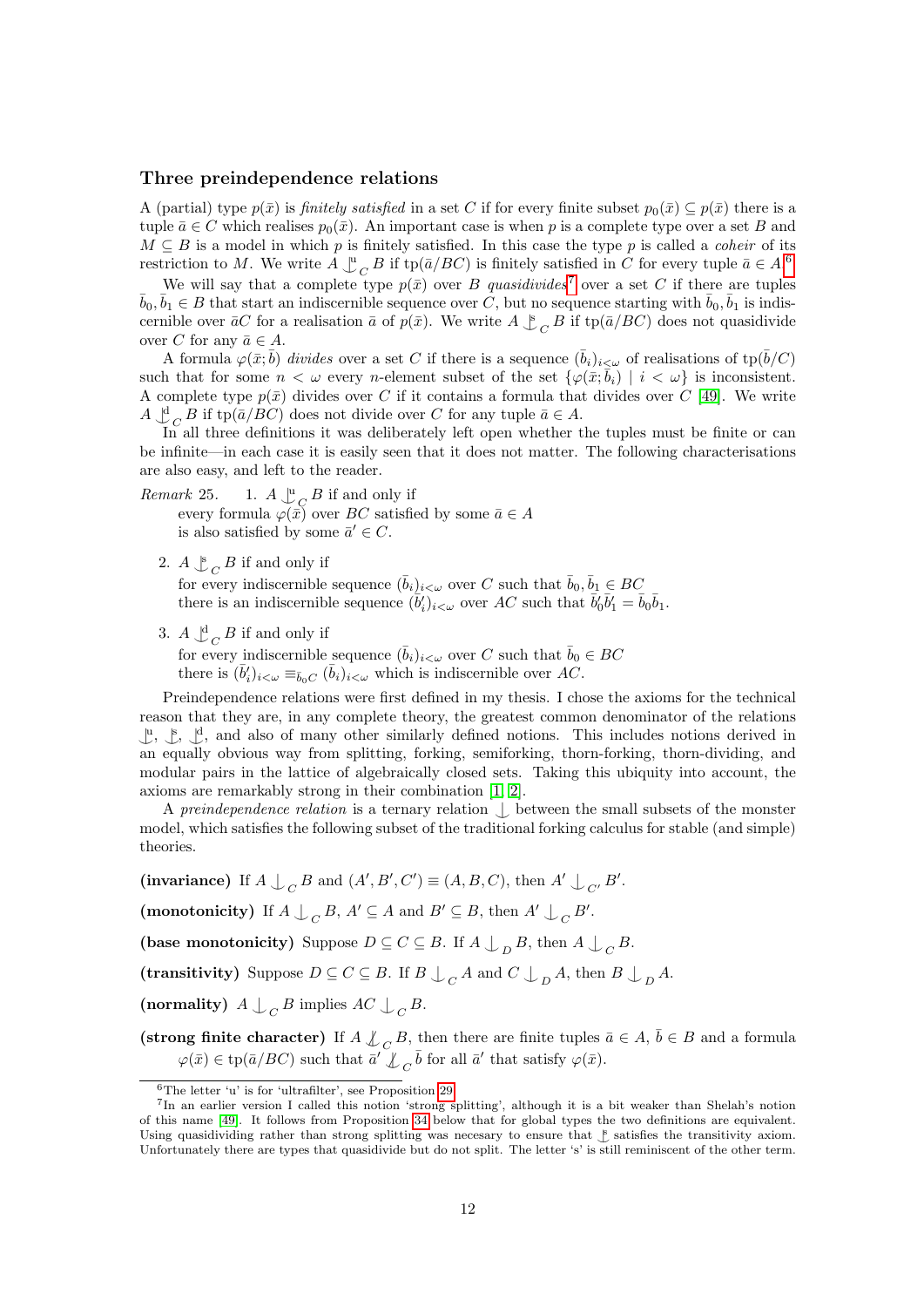# **Proposition 26.**  $\int_a^b$  is a preindependence relation.

Proof. Invariance, monotonicity, base monotonicity and strong finite character are obvious. Transitivity: Suppose  $D \subseteq C \subseteq B$ ,  $B \downarrow \atop C \uparrow B$  and  $C \downarrow \atop D \uparrow A$ . Then every formula over AD which is satisfied in B is (over AC and therefore) satisfied in C, hence satisfied in D. Therefore  $B \downarrow^{\text{u}}_{D} A$ . Normality: Suppose  $A \downarrow_C B$ , and  $\varphi$  is a formula over BC. If  $\varphi$  is satisfied by a tuple  $\bar{a}\bar{c} \in AC$ , where  $\bar{a} \in A$  and  $\bar{c} \in C$ , then the formula  $\varphi(\bar{x}, \bar{c})$  is over BC, hence satisfied in C. Therefore  $\varphi$  is satisfied in AC.  $\Box$ 

# <span id="page-12-1"></span>**Proposition 27.**  $\int_a^b$  is a preindependence relation.

Proof. Invariance, monotonicity, transitivity and normality are clear. Base monotonicity: Suppose  $D \subseteq C \subseteq B$  and  $A \underset{\sim}{\downarrow}_{D} B$ . Let  $(\bar{b}_i)_{i<\omega}$  be indiscernible over C, with  $\bar{b}_0, \bar{b}_1 \in B$ . Let  $\bar{c}$  be an enumeration of C. Then  $(\bar{b}_i\bar{c})_{i\leq\omega}$  is an indiscernible sequence over D. Hence there is an AD-indiscernible sequence  $(\bar{b}_i' \bar{c}_i')_{i<\omega}$  such that  $\bar{b}_0' \bar{c}_0' \bar{b}_1' \bar{c}_1' = \bar{b}_0 \bar{c} \bar{b}_1 \bar{c}$ . It follows that  $(\bar{b}_i')_{i<\omega}$  is ACindiscernible and  $\bar{b}'_0 \bar{b}'_1 = \bar{b}_0 \bar{b}_1$ . Therefore  $A \& C \ B$ . Strong finite character: If  $A \& C \ B$ , then there are  $\bar{b}_0, \bar{b}_1 \in B$  which witness this: There is a C-indiscernible sequence  $(\bar{b}_i)_{i \leq \omega}$  but no such AC-indiscernible sequence. Hence the type expressing that  $\bar{b}_0, \bar{b}_1, \bar{y}_2, \bar{y}_3, \bar{y}_4, \ldots$  is AC-indiscernible is inconsistent. For this inconsistency a single formula  $\varphi(\bar{a}, \bar{y}_0\bar{y}_1) \in \text{tp}(\bar{b}_0\bar{b}_1/AC)$  ( $\varphi$  over C) is sufficient. Now clearly  $\varphi(\bar{x}, \bar{b}_0 \bar{b}_1) \in \text{tp}(\bar{a}/BC)$ , and  $\bar{a}' \&_{C} \bar{b}_0 \bar{b}_1$  for all  $\bar{a}'$  that satisfy  $\varphi(\bar{x}, \bar{b}_0 \bar{b}_1)$ .

**Proposition 28.**  $\bigcup$ <sup>d</sup> is a preindependence relation.

Proof. Left to the reader [\[1,](#page-20-3) [2\]](#page-20-4).

#### Three extensible preindependence relations

We will call a preindependence relation *extensible* if it also satisfies the following axiom. Note that the empty relation is an extensible preindependence relation.

(extension) If  $A \perp_C B$  and  $\hat{B} \supseteq B$ , then there is  $A' \equiv_{BC} A$  such that  $A' \perp_C \hat{B}$ .

By invariance, it is equivalent to require that there is a set  $\hat{B}' \equiv_{BC} \hat{B}$  such that  $A \bigcup_C \hat{B}'$ . The relation  $\int$  is never extensible, because  $a \int_{a}^{b} a$  holds for every single element a. On the other hand,  $\downarrow^d$  is extensible in all simple theories and also in many, though not in all, non-simple theories.

 $\mathcal{L}^{\mathbf{u}}$  is even better, but before we can see this we need a few more definitions. If  $\bar{x}$  is a tuple of variables,  $A^{\bar{x}}$  denotes the tuples of elements in A that are compatible with  $\bar{x}$ . An ultrafilter on a small subset  $A \subseteq \mathbb{M}^{\bar{x}}$  is a subset  $\mathcal{U} \subset \mathcal{P}(\mathcal{A})$  with the following properties. Every superset of a member of U is in U, U is closed under finite intersections, and for every set  $X \subseteq C^{\bar{x}}$ exactly one of X and  $A \setminus X$  is in U. If  $A = A^{\bar{x}}$ , we may just say that U is an ultrafilter on A. If U is an ultrafilter on  $A \subseteq \mathbb{M}^{\bar{x}}$ , then the *average type* of U over a set B is defined as  $Av(\mathcal{U}/B) = \{ \varphi(\bar{x}; \bar{b}) \mid \{\bar{a} \in \mathcal{A} \mid \models \varphi(\bar{a}; \bar{b}) \} \in \mathcal{U} \}.$ 

<span id="page-12-0"></span>Proposition 29.  $\mu$  is an extensible preindependence relation.

2. 
$$
\bar{a} \perp_{C}^{u} B
$$
 if and only if  $\text{tp}(\bar{a}/BC) = \text{Av}(\mathcal{U}/BC)$  for some ultrafilter  $\mathcal{U}$  on  $C$ .

*Proof.* 1: This is an immediate consequence of 2 and Proposition [26.](#page-11-2) If  $\bar{a} \perp_{C}^{\mu} B$ , then there is an ultrafilter U on C as in 1. Given any  $\hat{B} \supseteq BC$ , let  $\bar{a}'$  satisfy  $Av(\mathcal{U}/BC)$ . Then clearly  $\overline{a}' \equiv_{BC} \overline{a}$  and  $\overline{a}' \bigcup_{C}^{\mathfrak{u}} B$ . 2: First suppose  $\overline{a} \bigcup_{C}^{\mathfrak{u}} B$ . Let  $\mathcal{F} = \{C \subseteq C^{\overline{x}} \mid \text{ for some formula } \varphi \in$  $\text{tp}(\bar{a}/BC)$  we have  $\mathcal{C} \supseteq \varphi[C]$ . Then it is easy to see that  $\mathcal F$  contains  $C^{\bar{x}}$  and is closed under finite intersections. Hence by the ultrafilter theorem there is an ultrafilter  $\mathcal{U} \supseteq \mathcal{F}$  on  $C^{\bar{x}}$  which extends F. Since  $\varphi(\bar{x}) \in \text{tp}(\bar{a}/BC)$  implies  $\{\bar{c} \in C \mid \models \varphi(\bar{c})\} \in \mathcal{F} \subseteq \mathcal{U}$ , we have  $\text{tp}(\bar{a}/BC) \subseteq \text{Av}(\mathcal{U}/BC)$ , hence tp( $\bar{a}/BC$ ) = Av( $\mathcal{U}/BC$ ). Conversely, if tp( $\bar{a}/BC$ ) = Av( $\mathcal{U}/BC$ ), then for every formula  $\varphi(\bar{x})$  over BC the set  $\{\bar{c} \in C \mid \models \varphi(\bar{c})\}$  is in U, hence not empty.  $\Box$ 

 $\Box$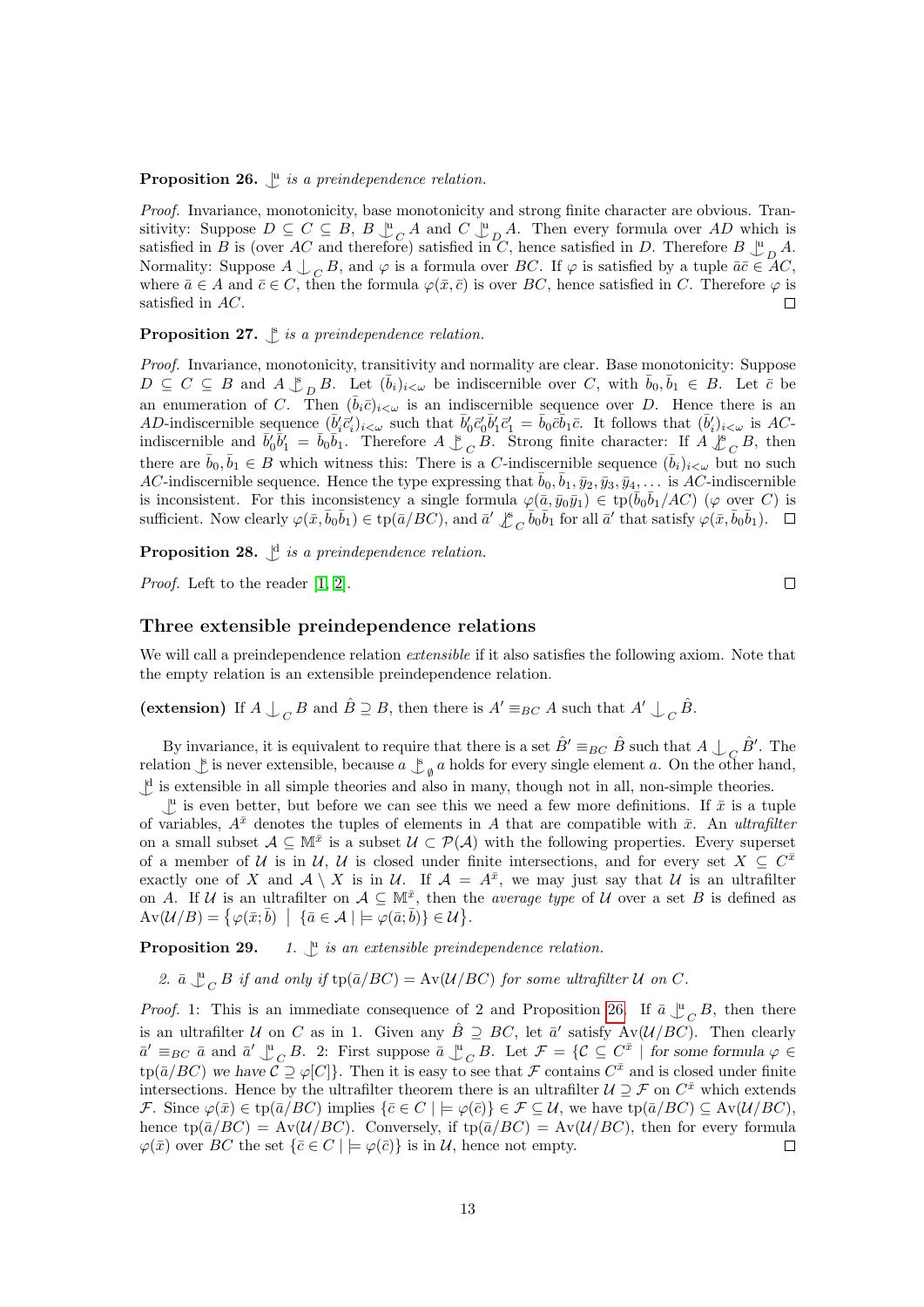If we have an arbitrary preindependence relation  $\downarrow$ , we can use it to define a new relation  $\downarrow$ as follows.

$$
A \underset{C}{\downarrow} B \iff \big(\text{ for all } \hat{B} \supseteq B \text{ there is } A' \equiv_{BC} A \text{ s.t. } A' \underset{C}{\downarrow} \hat{B}\big).
$$

It is not surprising that the new relation  $\uparrow$  will satisfy the extension axiom. But it turns out that the other axioms are preserved under this operation, and so we have the following result.

<span id="page-13-0"></span>**Proposition 30.** Suppose  $\perp$  is a preindependence relation. Then  $A \downarrow$  $\overline{C}$  B implies  $A \bigcup_{\overline{C}} B$ , and  $\downarrow$  is the weakest extensible preindependence relation with this property.

Proof. Left to the reader [\[1,](#page-20-3) [2\]](#page-20-4).

The idea behind Proposition [30](#page-13-0) is by no means new. Recall that a formula  $\varphi(\bar{x}; \bar{b})$  forks (or *implicitly divides*) over a set C if it implies a formula  $\bigvee_{i\leq n}\varphi_i(\bar{x};\bar{b}_i)$  such that each  $\varphi_i(\bar{x};\bar{b}_i)$  divides over  $C$ . A complete type over a superset of  $C$  forks over  $C$  if it contains a formula that forks over C [\[49\]](#page-22-6). Let us write  $A \nightharpoonup_C B$  if there is no  $\bar{a} \in A$  such that tp( $\bar{a}/BC$ ) forks over C.

*Remark* 31.  $\oint = (\oint)^*$ . Hence  $\oint$  is an extensible preindependence relation.

Proof. Left to the reader.

 $\Box$ 

 $\Box$ 

By analogy, if  $C \subseteq B$  and  $\bar{a} \not\downarrow^s_{C} B$ , we will say that tp $(\bar{a}/B)$  quasiforks over C.

Exercise 1.3 in Chapter III of Shelah's book contains an example of a theory without the independence property where a type can fork over its domain; so  $\bigcup$ <sup>d</sup> need not be extensible in a theory with NIP [\[49\]](#page-22-6). But this does not imply that  $\int$  is useless in such theories. This is demonstrated by Itay Ben-Yaacov's compact abstract theories, a generalisation of complete firstorder theories. He has shown that the natural generalisations of stability and simplicity to this context entail most of the good properties that hold in the classical context, but  $\bigcup^d = \bigcup^d$  can fail in general [\[7\]](#page-20-5).

So we now have three extensible preindependence relations:  $\mathcal{L}, \mathcal{L}$  and  $(\mathcal{L})^*$ . In the next subsection we will compare them.

#### Strong splitting, quasiforking, and almost invariant types

An automorphism of the monster model is a Lascar strong automorphism over  $C$  if it is a composition of automorphisms each of which fixes a model  $M \supset C$  pointwise [\[26\]](#page-21-12). The Lascar strong type lstp( $\bar{a}/C$ ) is the orbit of  $\bar{a}$  under Lascar strong automorphisms over C or, equivalently, the equivalence class of  $\bar{a}$  under  $\equiv_C$ , the transitive closure of having the same type over a model  $M \supseteq C$ .

**Lemma 32.** If  $\bar{a} \equiv_M \bar{a}'$  for a model M, then there is a sequence  $(\bar{a}_i)_{i<\omega}$  of M-indiscernibles such that both  $\bar{a}^{\hat{}}(\bar{a}_i)_{i\leq\omega}$  and  $\bar{a}^{\prime\hat{}}(\bar{a}_i)_{i\leq\omega}$  are M-indiscernible. On the other hand, every sequence  $(\bar{a}_i)_{i\leq \omega}$  indiscernible over a set C is also indiscernible over a model  $M\supseteq C$ .

*Proof.* Let  $p(\bar{x})$  be a global type which extends  $tp(\bar{a}/M)$  and which is finitely satisfiable in M. (Such a type exists by compactness and is called a global coheir of  $\text{tp}(\bar{a}/M)$ .) Let  $\bar{a}_n$  realise  $p\vert \bar{a}\bar{a}'\bar{a}_0 \ldots \bar{a}_{n-1}$ , for all  $n < \omega$ . It is not hard to check that the sequences  $\bar{a}, \bar{a}_0, \bar{a}_1, \ldots$  and  $\bar{a}', \bar{a}_0, \bar{a}_1, \ldots$  are both indiscernible over M. (Such sequences are called coheir sequences.) For the converse choose a model  $M$ , extend the sequence sufficiently, and extract an indiscernible sequence over the model. Hence there is an isomorphic model over which the original sequence is indiscernible.  $\Box$ 

<span id="page-13-1"></span>Corollary 33. Having the same Lascar strong type over a set  $C$  is the transitive closure of occurring in a C-indiscernible sequence together.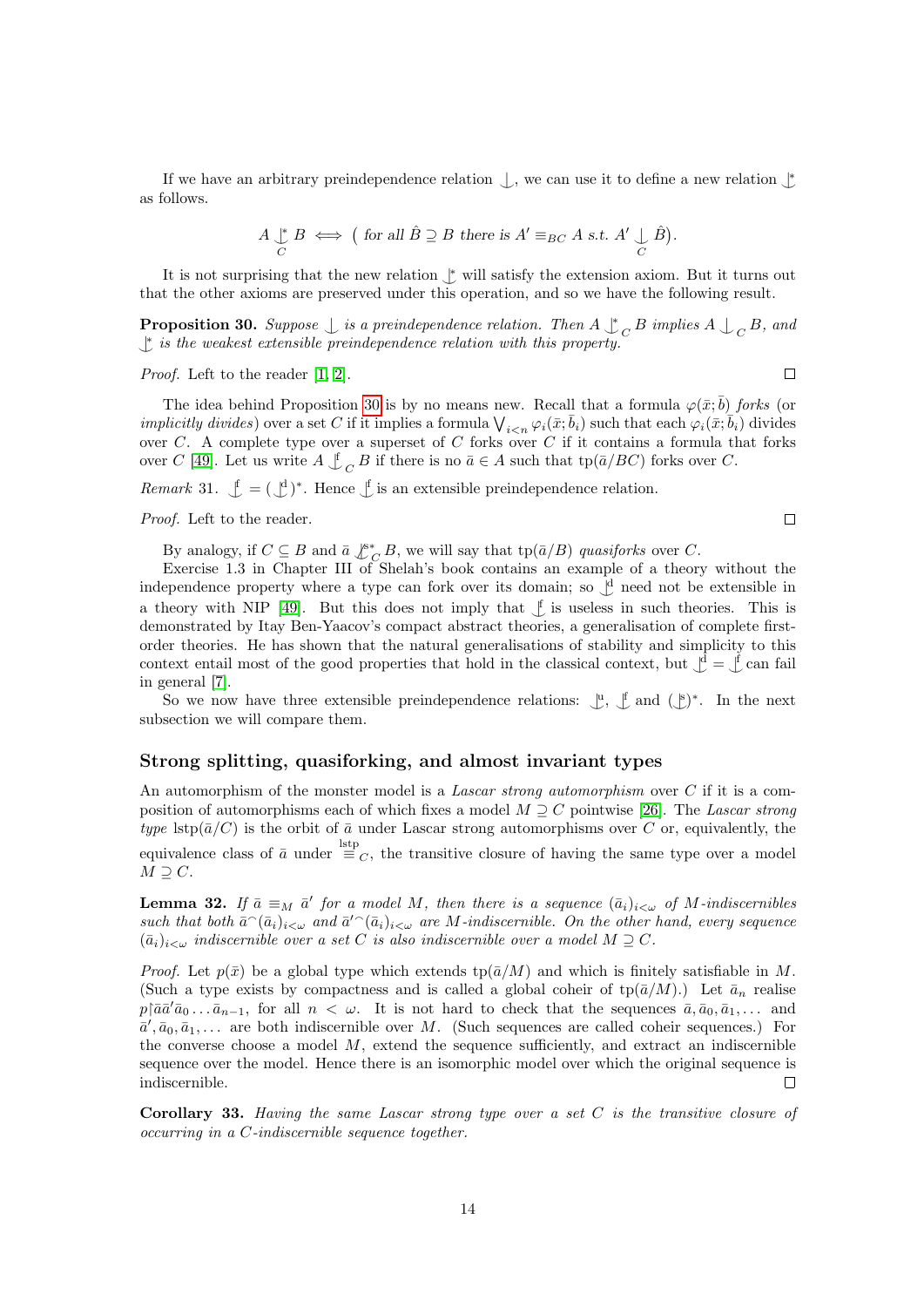A global type  $p(\bar{x})$  is almost invariant over a set C if it is setwise fixed under every automorphism of the monster model that fixes a model  $M \supset C$  pointwise. (It is *invariant* over C if it is setwise fixed under every automorphism that fixes  $C$  pointwise. We will not need this notion here.) We write  $A \downarrow_C B$  if for every tuple  $\bar{a} \in A$  the type  $\text{tp}(\bar{a}/BC)$  has a global extension that is almost invariant over C.

The idea behind the statement of the next proposition is to consider a tuple  $\bar{a}$  which is outside the monster model. What we really do is replace the monster model by a sufficiently 'big' model N, so we can stay within the monster model. Recall that a structure is called *strongly*  $\kappa$ *-homo*geneous if every partial isomorphism between subsets of cardinality  $\lt \kappa$  can be extended to an automorphism. Every theory has  $\kappa$ -saturated, strongly  $\kappa$ -homogeneous models for arbitrary  $\kappa$  [\[16\]](#page-21-8).

<span id="page-14-0"></span>**Proposition 34.** If  $N \supseteq C$  is a  $(|T| + |C|)^+$ -saturated, strongly  $(|T| + |C|)^+$ -homogeneous model, then the following conditions are equivalent.

- <span id="page-14-9"></span>1.  $\bar{a} \perp_{C} N$ .
- <span id="page-14-10"></span>2.  $\bar{a} \bigcup_{C}^{8} N$ .
- <span id="page-14-2"></span>3. If a sequence  $(\bar{b}_i)_{i<\omega}$  in N is indiscernible over C, then it is also indiscernible over  $\bar{a}C$ .
- <span id="page-14-3"></span>4. For  $\bar{b}_0, \bar{b}_1 \in N$ ,  $\bar{b}_0 \stackrel{\text{lstp}}{\equiv}_C \bar{b}_1 \implies \bar{b}_0 \stackrel{\text{lstp}}{\equiv}_{\bar{a}C} \bar{b}_1$ .
- <span id="page-14-4"></span>5.  $tp(\bar{a}/N)$  is invariant under all Lascar strong automorphisms of N over C.
- <span id="page-14-5"></span>6. tp( $\bar{a}/N$ ) is invariant under all automorphisms of N that fix a model M (such that  $C \subseteq M \subseteq$ N) pointwise.
- <span id="page-14-6"></span>7. The type  $tp(\bar{a}/N)$  does not split over any model M s.t.  $C \subseteq M \subseteq N$ , i.e.: For  $\bar{b}_0, \bar{b}_1 \in N$  and every model M (such that  $C \subseteq M \subseteq N$ ),  $\bar{b}_0 \equiv_M \bar{b}_1 \implies \bar{b}_0 \equiv_{\bar{a}M} \bar{b}_1$ .
- <span id="page-14-7"></span>8. For  $\bar{b}_0, \bar{b}_1 \in N$  and every model M (such that  $C \subseteq M \subseteq N$ ),  $\bar{b}_0 \equiv_M \bar{b}_1 \implies \bar{b}_0 \equiv_{\bar{a}C} \bar{b}_1$ .
- <span id="page-14-8"></span>9. The type  $tp(\bar{a}/N)$  does not split strongly<sup>[8](#page-14-1)</sup> over C, i.e.: If  $(\bar{b}_i)_{i<\omega}$  is indiscernible over C and  $\bar{b}_0, \bar{b}_1 \in N$ , then  $\bar{b}_0 \equiv_{\bar{a}C} \bar{b}_1$ .

*Proof.* [3](#page-14-2)  $\Rightarrow$  [4:](#page-14-3) Easy using both directions of Corollary [33.](#page-13-1)  $4 \Rightarrow 5 \Rightarrow 6$  $4 \Rightarrow 5 \Rightarrow 6$  $4 \Rightarrow 5 \Rightarrow 6$  $4 \Rightarrow 5 \Rightarrow 6$ : Obvious.  $6 \Rightarrow 7$ : Easy using homogeneity of N. [7](#page-14-6)  $\Rightarrow$  [8:](#page-14-7) Trivial. [8](#page-14-7)  $\Rightarrow$  [9:](#page-14-8) Easy using Corollary [33.](#page-13-1) [9](#page-14-8)  $\Rightarrow$  [3:](#page-14-2) Suppose 3 holds and  $(\bar{b}_i)_{i<\omega}$  is a C-indiscernible sequence in N. Let  $i_0 < i_1 < \cdots < i_m < \omega$  and  $j_0 < j_1 < \cdots < j_m < \omega$ . We need to show that  $\bar{b}_{i_0} \dots \bar{b}_{i_m} \equiv_{\bar{a}C} \bar{b}_{j_0} \dots \bar{b}_{j_m}$ . It suffices to do the case  $i_m < j_0$ . Apply [9](#page-14-8) to an indiscernible sequence starting with  $\bar{b}_{i_0} \dots \bar{b}_{i_m}$  and  $\bar{b}_{j_0} \dots \bar{b}_{j_m}$ .

 $7 \Rightarrow 1$  $7 \Rightarrow 1$ : Fix a model M,  $C \subseteq M \subseteq N$ , of cardinality  $|M| \leq |T| + |C|$ . By [7](#page-14-6) we have an obvious map associating to every type  $q(\bar{y}) \in S(M)$  a type  $r_q(\bar{x}, \bar{y}) \in S(M)$ . The global type  $p(\bar{x}) = \bigcup_{\bar{b} \in \mathbb{M}} r_{\text{tp}(\bar{b}/M)}(\bar{x}, \bar{b})$  extends  $\text{tp}(\bar{a}/N)$  and is clearly complete, consistent, and invariant over M. It is not hard to see that it is also invariant over every other model containing  $C$ . Thus it is almost invariant over C. [1](#page-14-9)  $\Rightarrow$  [7:](#page-14-6) Easy using homogeneity of the monster model. [3](#page-14-2)  $\Rightarrow$  [2:](#page-14-10) Obvious using saturation of N.  $2 \Rightarrow 9$ : Obvious.  $\Box$ 

By the equivalence of [1](#page-14-9) and [2,](#page-14-10) a complete type quasiforks over a subset of its domain if and only if it has no global extension that is almost over the subset.

**Corollary 35.**  $\mathcal{L} = (\mathcal{L})^*$  is an extensible preindependence relation.

Proof. Both relations satisfy the extension axiom, so by the equivalence of [3](#page-14-2) and [2](#page-14-10) in Proposition [34](#page-14-0) they agree.  $(\mathcal{L})^*$  is an extensible preindependence relation by Propositions [27](#page-12-1) and [30.](#page-13-0)  $\Box$ 

<span id="page-14-11"></span>Corollary 36.  $A \rvert_{C}^{\text{u}} B \implies A \rvert_{C}^{\text{f}} B \implies A \rvert_{C}^{\text{f}} B$ .

<span id="page-14-1"></span><sup>8</sup>For the definitions of splitting and strong splitting see, e. g., Shelah's book [\[49\]](#page-22-6).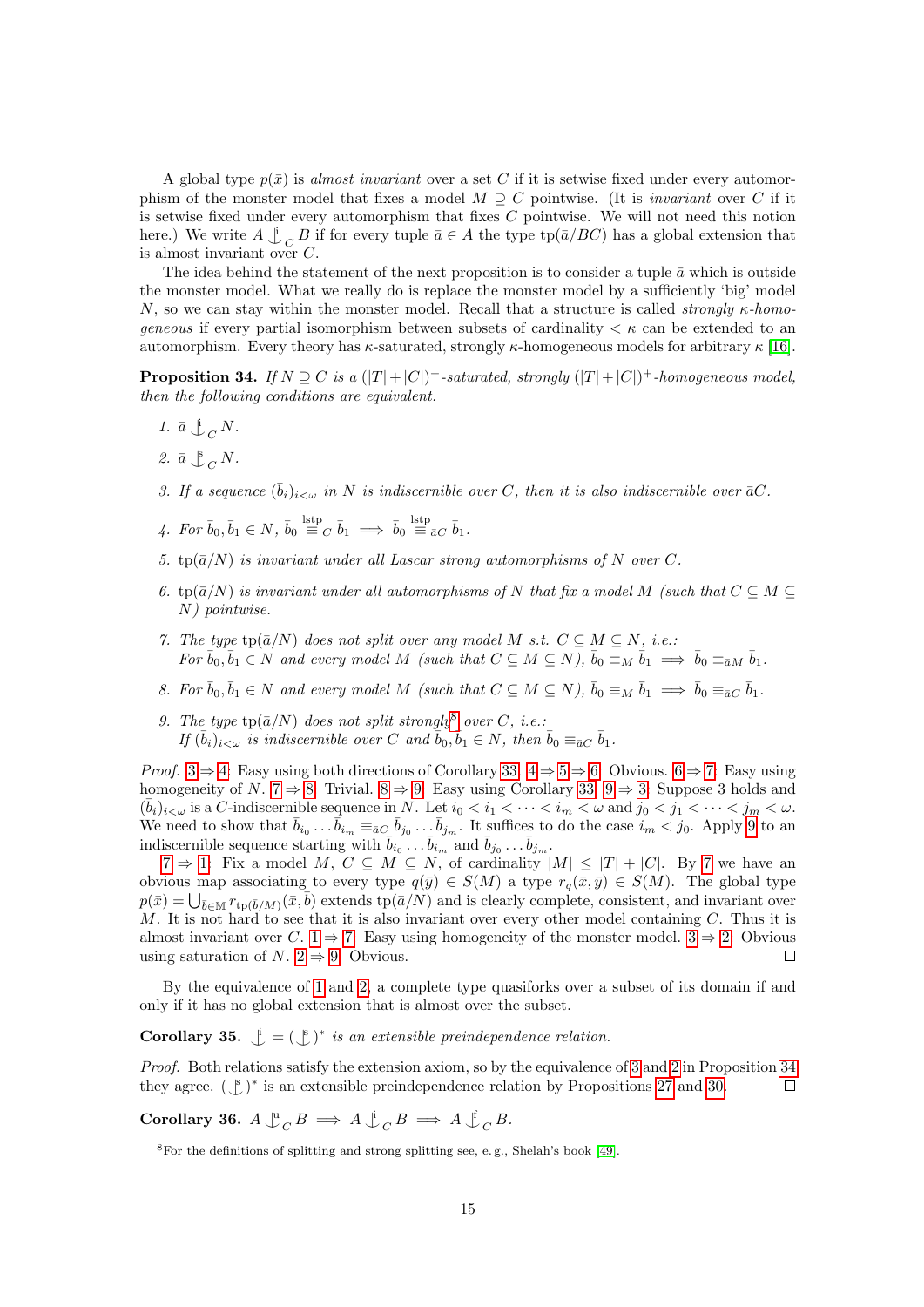*Proof.* Since  $\int_a^b$  and  $\int_a^b$  are extensible, for both implications we may assume that  $B = N \supseteq C$  is a model as in Proposition [34.](#page-14-0) If  $\bar{a} \not\perp_{C} B$ , and hence condition 6 of Proposition [34](#page-14-0) does not hold, then there are tuples  $\bar{b}_0 \equiv_C \bar{b}_1$  such that  $\bar{b}_0 \neq_{\bar{a}C} \bar{b}_1$ . Let  $\varphi(\bar{x}, \bar{y})$  be such that  $\models \varphi(\bar{a}, \bar{b}_0) \wedge \neg \varphi(\bar{a}, \bar{b}_1)$ . Then  $\varphi(\bar{a}, \bar{b}_0) \wedge \neg \varphi(\bar{a}, \bar{b}_1)$  is clearly not satisfied in C, so  $\bar{a} \downarrow^{\hat{u}}_{C} B$ . The second implication is easy using Remark [25.](#page-11-3)3 and condition 4 of Proposition [34.](#page-14-0)  $\Box$ 

# <span id="page-15-0"></span>6 Bounded forking

We say that a preindependence relation  $\bigcup$  is *bounded* if it satisfies the following axiom. Moreover, if f is as in the axiom we say that  $\bigcup$  is bounded by f.

(bound) There is a function f such that for every type  $p(\bar{x}) \in S(C)$  ( $\bar{x}$  a finite tuple) and every model  $M \supseteq C$  the set  $\{ \text{tp}(\bar{a}/M) \supseteq p(\bar{x}) \mid \bar{a} \bigcup_C M \}$  has cardinality at most  $f(|T| + |C|)$ .

<span id="page-15-1"></span>Proposition 37.  $\int_{a}^{b}$  is bounded by  $f(\kappa) = 2^{2^{\kappa}}$ .

2.  $\downarrow$  is the weakest bounded extensible preindependence relation.

*Proof.* 1: A global type  $p(\bar{x})$  that is almost invariant over a set C can be described by the map associating to every formula  $\varphi(\bar{x}, \bar{y})$  the set  $\{\text{lstp}(\bar{b}/C) \mid \varphi(\bar{x}, \bar{y}) \in p(\bar{x})\}$ . Let  $M \supseteq C$  be a model of size  $|T| + |C|$ . Then the number of Lascar strong types over C is at most the number of types over M, which is at most  $2^{|T|+|C|}$ . Thus there can be at most  $2^{|T|+|C|}$  such sets. 2: If  $\perp$  is an extensible preindependence relation which is not stronger than  $\downarrow$ , then for some model  $N \supseteq C$  as in Proposition [34](#page-14-0) condition [9](#page-14-8) is violated. It easily follows that there is a formula  $\varphi(\bar{a}; \bar{y})$  and a sequence of indiscernibles  $(\bar{b}_j)_{j\in\mathbb{Z}}$  such that either  $\models \varphi(\bar{a}; \bar{b}_j)$  if and only if  $j = 0$ , or  $\models \varphi(\bar{a}; \bar{b}_j)$  if and only if  $j \geq 0$ . Now for every extension  $(\bar{b}_j)_{j\in J}$  of the sequence which is still indiscernible over C, using strong finite character of  $\perp$  and compactness we can build |J| different  $\perp$ -independent extensions of to  $(\bar{a}/C)$  to  $C \cup {\bar{b}_i} | i \in J$ }. extensions of tp( $\bar{a}/C$ ) to  $C \cup \{\bar{b}_i \mid i \in J\}$ .

<span id="page-15-2"></span>Corollary 38. The following conditions are equivalent.

- 1.  $\int$  is bounded.
- 2.  $\int$  is bounded by  $f(\kappa) = 2^{2^{\kappa}}$ .
- 3.  $\oint = \oint$

*Proof.*  $3 \Rightarrow 2$  by Proposition [37.](#page-15-1)1.  $2 \Rightarrow 1$  is trivial.  $1 \Rightarrow 3$ : By Corollary [36](#page-14-11)  $\uparrow$  is always weaker than  $\bigcup_{i=1}^{n}$  If  $\bigcup_{i=1}^{n}$  is bounded, then by Proposition [37.](#page-15-1)2  $\bigcup_{i=1}^{n}$  is also stronger than  $\bigcup_{i=1}^{n}$  $\Box$ 

<span id="page-15-3"></span>Remark 39. In a theory with NIP the equivalent conditions of Corollary [38](#page-15-2) are satisfied.

*Proof.* By extensibility it is sufficient to show that  $\overline{a} \underset{C}{\downarrow}_{C} N \implies \overline{a} \underset{C}{\downarrow}_{C} N$  for  $N \supseteq C$  as in Proposition [34.](#page-14-0) We check condition [3](#page-14-2) of the proposition. If  $(\bar{b}_i)_{i<\omega}$  is C-indiscernible and  $\bar{b}_0, \bar{b}_1 \in$ N, hence  $\bar{a} \perp_{C}^{d} \bar{b}_{0} \bar{b}_{1}$ , then  $\bar{b}_{0} \equiv_{\bar{a}C} \bar{b}_{1}$  since otherwise by applying Remark [25.](#page-11-3)3 we would get a violation of finite alternation rank.  $\Box$ 

The fact that in NIP theories  $\mathcal{J} = \mathcal{J}$  (and therefore  $\mathcal{J}$  is bounded) is from Observation 5.4 in a recent preprint of Shelah's paper Sh783 [\[53\]](#page-22-5). It explains to a large extent Alf Dolich's observation that forking seems to play an important role in o-minimal theories [\[9\]](#page-21-13). The converse to Remark [39](#page-15-3) looks much too strong to be true, but I could not find a counterexample.

The study of splitting in unstable theories by Ivanov and Macpherson is related to this section, since similar results should hold for quasidividing or strong splitting [\[20,](#page-21-14) [19\]](#page-21-15).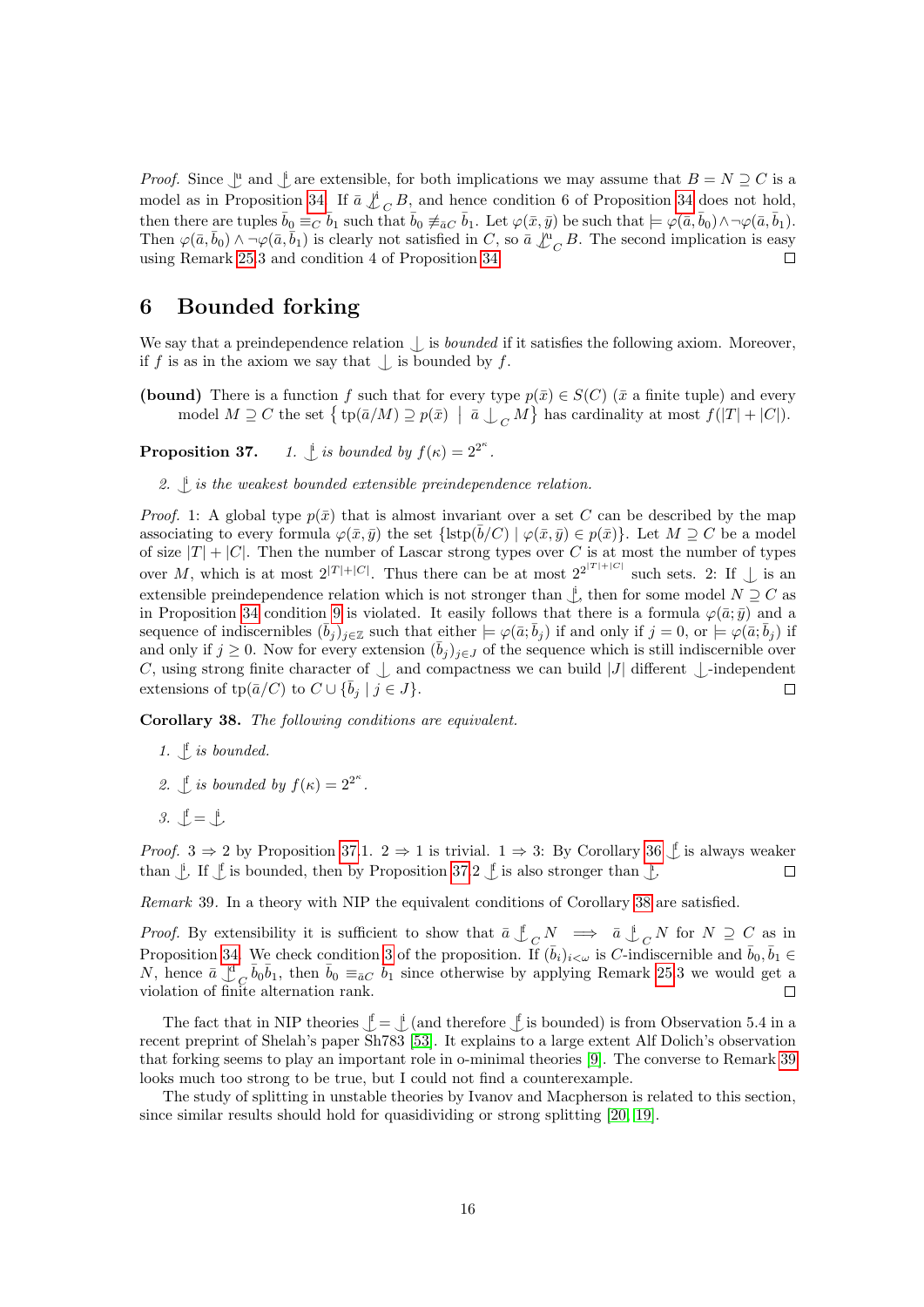#### Special indiscernible sequences

Recall that the type of an infinite sequence of C-indiscernibles  $(\bar{a}_i)_{i\in I}$  is uniquely determined by its order type (the isomorphism class of the linear order I) together with its Ehrenfeucht-Mostowski set over C (which is essentially the sequence of types  $p(\bar{x}_0 \dots \bar{x}_{n-1}) = \text{tp}(\bar{a}_{i_0} \dots \bar{a}_{i_{n-1}}/C)$ , where  $i_0 < \cdots < i_{n-1}$ ). We will call an Ehrenfeucht-Mostowski set over a model M special if for any system of sequences  $(\bar{a}_i^j)_{i\in I}$  (where j ranges over some set J) that realise it there is a tuple  $\bar{a}_{\infty} = \bar{a}_{\infty}^j$  (for all  $j \in J$ ) such that the concatenated sequences  $(\bar{a}_i^j)_{i \in I}$ ,  $\bar{a}_{\infty} = (\bar{a}_i^j)_{i \in I}$ , are all indiscernible over  $M$ .<sup>[9](#page-16-0)</sup> A special sequence over M is an infinite sequence of M-indiscernibles whose Ehrenfeucht-Mostowski set is special over M.

Remark 40. Suppose T is NIP. Let  $\varphi(\bar{x}; \bar{b})$  be a formula with parameters. Every sequence of C-indiscernibles has an extension  $(\bar{a}_i)_{i\in I}$  which has the following property: For all  $\bar{a}$  such that  $(\bar{a}_i)_{i\in I}$ <sup> $\cap$ </sup> $\bar{a}$  is indiscernible over C, the formula  $\varphi(\bar{a}; \bar{b})$  has the same truth value. Moreover, if  $C = M$ is a model and we have two realisations of an Ehrenfeucht-Mostowski set that is special over M, and if both have the above property, then this 'eventual' truth value is the same for both of them.

*Proof.* Let  $(\bar{a}_i)_{i\in I}$  realise the Ehrenfeucht-Mostowski set. Suppose the truth value of  $\varphi(\bar{a}_i;\bar{b})$ changes n times. As long as the sequence does not have the desired property, we can extend it and get another realisation for which the truth value changes more than n times. Since  $\varphi(\bar{x}; \bar{y})$  has finite alternation rank, this process must stop, at a realisation that has the desired property. Now suppose that, moreover, the Ehrenfeucht-Mostowski set is special over  $M = C$ . If we have two realisations with the desired property, then we can choose as  $\bar{a}$  a common continuation of both realisations.  $\Box$ 

In a theory without the independence property, we define the *eventual type*  $Ev((\bar{a}_i)_{i\in I}/B) \in$  $S(B)$  over B of a special sequence over M as the set of all formulas  $\varphi(\bar{x};\bar{b})$  with parameters in B which are eventually true in the sense of the last remark. The eventual type was used (implicitly) by Poizat, who proved the following [\[43\]](#page-22-3).

<span id="page-16-1"></span>**Lemma 41.** Let  $p(\bar{x})$  be a global type which is (almost) invariant over a model M. If an infinite sequence  $(\bar{a}_i)_{i\in I}$  is such that for all  $i \in I$ ,  $\bar{a}_i$  realises  $p(\bar{x})\upharpoonright (M\bar{a}_{\leq i})$ , then  $(\bar{a}_i)_{i\in I}$  is a special sequence over M. Conversely, if T is NIP and  $(\bar{a}_i)_{i\in I}$  is a special sequence over M, then  $Ev((\bar{a}_i)_{i\in I}/M)$ does not split over M, and  $\bar{a}_i$  realises  $Ev((\bar{a}_i)_{i\in I}/M\bar{a}_{\leq i})$  for all  $i \in I$ .

Thus in a theory with NIP there is a bijection between global types that are (almost) invariant over M and special Ehrenfeucht-Mostowski sets over M.

*Proof.* Suppose  $(\bar{a}_i)_{i\in I}$  is such that each  $\bar{a}_i$  realises the type  $p(\bar{x})\mid M\bar{a}_{\leq i}$ . The sequence is clearly 1-indiscernible over M. We show that if it is *n*-indiscernible over M, then it is also  $(n + 1)$ indiscernible over M. So suppose  $i_0 < \cdots < i_n$  and  $j_0 < \cdots < j_n$ . For this purpose we may assume that  $i_n > j_{n-1}$  and  $j_n > i_n - 1$ . By induction hypothesis we have  $\bar{a}_{i_0} \dots \bar{a}_{i_{n-1}} \equiv_M \bar{a}_{j_0} \dots \bar{a}_{j_{n-1}}$ . Now  $\bar{a}_{i_n}$  realises  $p \upharpoonright M \bar{a}_{i_0} \ldots \bar{a}_{i_{n-1}}$  and  $\bar{a}_{j_n}$  realises  $p \upharpoonright M \bar{a}_{j_0} \ldots \bar{a}_{j_{n-1}}$ , and moreover p does not split over M. Therefore  $\bar{a}_{i_0} \ldots \bar{a}_{i_n} \equiv_M \bar{a}_{j_0} \ldots \bar{a}_{j_n}$ . Thus the sequence is indiscernible over M. It is also special over M: Given any sequences  $(\bar{a}_i^j)_{i \in I}$  of the same type over M, let  $\bar{a}$  realise  $p \upharpoonright M \bar{a}_I^J$ . Then clearly each of the sequences  $\bigl(\bar a^j_i\bigr)_{i\in\mathbb N}^{\;\gamma}$  $\sum_{i\in I} \bar{a}$  is *M*-indiscernible.

For the converse, suppose  $\bar{b} = M \bar{b}'$  and consider a formula  $\varphi(\bar{x}, \bar{y})$ . Let  $(\bar{a}_i)_{i \in J}$  be an extension of  $(\bar{a}_i)_{i\in I}$  such that whenever  $(\bar{a}_i)_{i\in J}$  a is indiscernible, then  $\varphi(\bar{a}, \bar{b})$  has the same truth value. Let  $(\bar{a}'_i)_{i\in J}$  be such that  $(\bar{a}'_i)_{i\in J}$   $\bar{b}' \equiv_M (\bar{a}_i)_{i\in J}$   $\bar{b}$ . Then clearly  $(\bar{a}'_i)_{i\in J}$  has the analogous property with respect to  $\varphi(\bar{x}, \bar{b}')$ , and with the same truth value. Therefore Ev( $(\bar{a}_i)_{i\in I}/\mathbb{M}$ ) does not split over M. Finally we have to show that each  $\bar{a}_i$  realises  $Ev((\bar{a}_i)_{i\in I}/M\bar{a}_{. For  $i_0 < i_1 < \cdots < i_{n-1} < i$$ and a formula  $\varphi(\bar{x}_0,\ldots,\bar{x}_n)$  over M let  $(\bar{a}_i)_{i\in J}$  be a M-indiscernible extension of  $(\bar{a}_i)_{i\in I}$  such that whenever  $(\bar{a}_i)_{i\in\mathcal{J}}$ <sup> $\bar{a}$ </sup> is M-indiscernible  $\varphi(\bar{a}_{i_0},...,\bar{a}_{i_{n-1}},\bar{a})$  has the same truth value. But then by M-indiscernibility  $\varphi(\bar{a}_{i_0}, \ldots, \bar{a}_{i_{n-1}}, \bar{a}_{i_n})$  also has the same truth value.  $\Box$ 

<span id="page-16-0"></span><sup>&</sup>lt;sup>9</sup> By compactness it is sufficient to check this condition for one particular order type, e.g.  $I = I' = \omega$  (and finite J). Hence our definition is equivalent to Poizat's. Moreover, in the definition we could require  $|J| = 2$  without changing any of the arguments below. This shows that in NIP theories the resulting weaker notion is actually equivalent.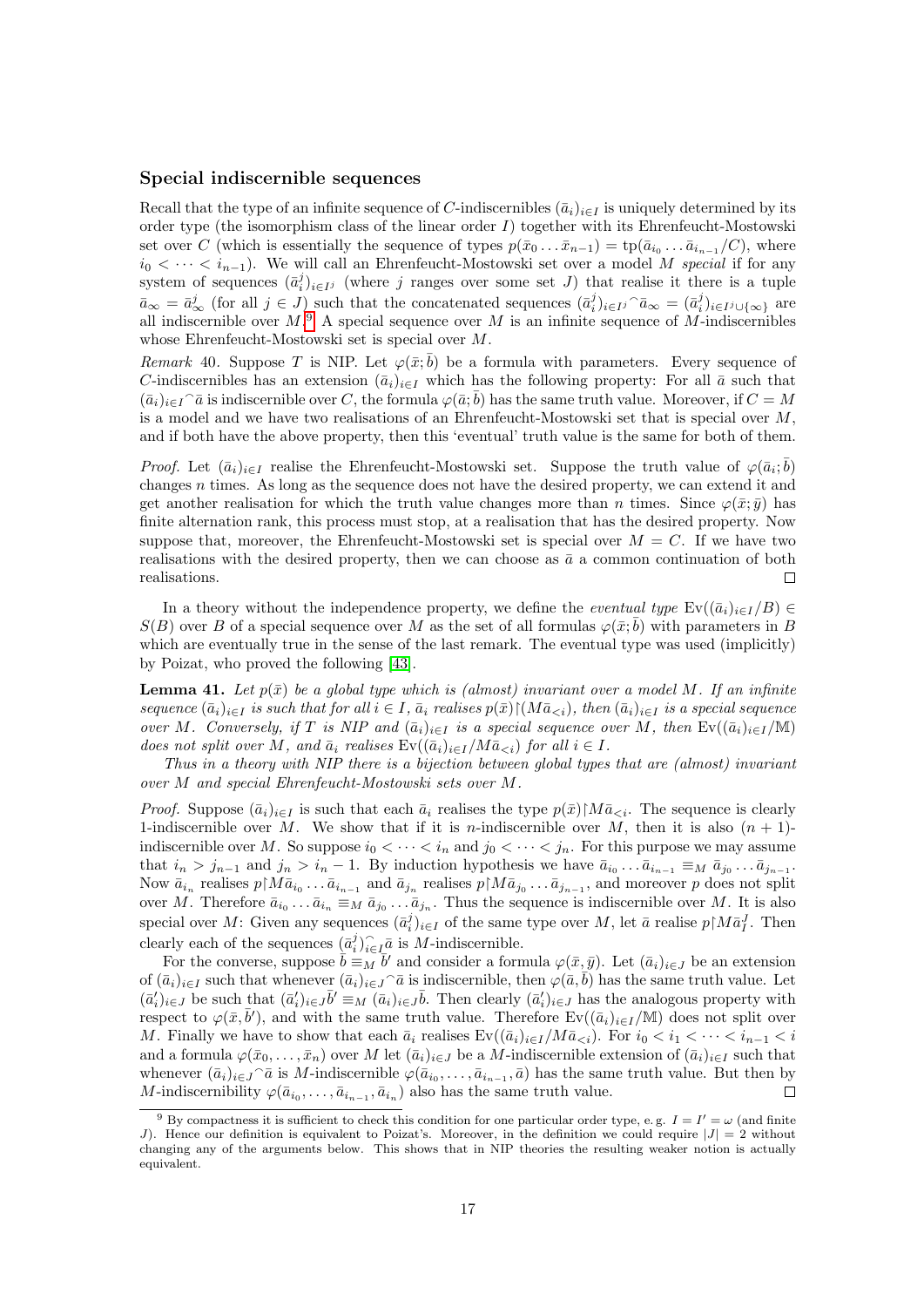Theorem 42. The following conditions are equivalent.

- 1. T is NIP.
- 2. If is bounded by  $f(\kappa) = 2^{\kappa}$ , i.e., for every parameter set A, there are at most  $2^{|T|+|A|}$  global types that do not fork over A.
- 3. There is a cardinal  $\lambda \geq |T|$  such that every 1-type over a model of size  $\lambda$  has strictly less than  $2^{2^{\lambda}}$  global coheirs.

*Proof.*  $2 \Rightarrow 3$ : Choose any  $\lambda \geq |T|$ . Take any model M of cardinality  $\lambda$  and any  $p(x) \in S_1(M)$ . The global coheirs of p are finitely satisfiable in  $M$ , so they do not fork over  $M$ . By 2 there are at most  $2^{\lambda}$  global types that do not fork over M, which is in fact strictly less than  $2^{2^{\lambda}}$ .  $1 \Rightarrow 2$ : By Löwenheim-Skolem we may assume that  $A = M$  is a model. By Remark [39](#page-15-3) it is sufficient to show that there are at most  $2^{|T|+|M|}$  global types that are special over M. By Lemma [41](#page-16-1) the global types that are special over  $M$  are in bijection with the Ehrenfeucht-Mostowski sets that are special over M. Clearly there are at most  $2^{|T|+|M|}$  Ehrenfeucht-Mostowski sets over M.  $3 \Rightarrow 1$ : If T has the independence property, then there is a formula  $\varphi(x;\bar{y})$  such that  $\text{alt}(\varphi(x;\bar{y})) = \infty$ , and an indiscernible sequence  $(a_i)_{i\leq \lambda}$  which witnesses this. Let  $M \supseteq \{a_i \mid i \leq \lambda\}$  be a model of size  $|M| = \lambda$ . By Hausdorff's Theorem on ultrafilters there are  $2^{2^{\lambda}}$  ultrafilters U on the set  ${a_i | i < \lambda}$  [\[45,](#page-22-4) Theorem 8.11]. For each of them let  $p_{\mathcal{U}} = Av(\mathcal{U}/M)$  be its global average type. It is a coheir of its restriction to M. For two distinct ultrafilters  $\mathcal{U}, \mathcal{U}'$  there is a set  $A \subset \{a_i \mid i < \lambda\}$ such that  $A \in \mathcal{U}$  and  $A \notin \mathcal{U}'$ . By compactness there is a tuple  $\overline{b}$  such that  $\models \varphi(a_i; \overline{b}) \iff a_i \in \overline{A}$ . Hence  $\varphi(x;\overline{b}) \in p_{\mathcal{U}}$  and  $\varphi(x;\overline{b}) \notin p_{\mathcal{U}}$ .

Except for a minor improvement in the last theorem ( $\downarrow$  instead of  $\downarrow$  in condition 2), everything in this section is due to Poizat [\[42,](#page-22-1) [43\]](#page-22-3).

# <span id="page-17-0"></span>7 Stability

A formula  $\varphi(\bar{x}; \bar{y})$  is said to have the *strict order property* if for every  $n < \omega$  there are tuples  $\bar{b}_0, \ldots, \bar{b}_{n-1}$  such that  $\varphi(\bar{x}; \bar{b}_0)^{\mathbb{M}} \subsetneq \varphi(\bar{x}; \bar{b}_1)^{\mathbb{M}} \subsetneq \ldots \varphi(\bar{x}; \bar{b}_{n-1})^{\mathbb{M}}$ .<sup>[10](#page-17-1)</sup> The following result was already in Shelah's paper that introduced the independence property [\[48\]](#page-22-0).

**Lemma 43.** A formula  $\varphi(\bar{x}; \bar{y})$  has the order property if and only if  $\varphi(\bar{x}; \bar{y})$  has the independence property or there is a formula, with parameters,  $\chi(\bar{y})$  such that  $\varphi(\bar{x}; \bar{y}) \wedge \chi(\bar{y})$  has the strict order property.

*Proof.* It is easy to check that if  $\varphi(\bar{x}; \bar{y})$  has the independence property, or if some  $\varphi(\bar{x}; \bar{y}) \wedge \chi(\bar{y})$ has the strict order property, then  $\varphi(\bar{x}; \bar{y})$  has the order property.

Now suppose  $\varphi(\bar{x}; \bar{y})$  has the order property but not the independence property. We are looking for a formula  $\chi(\bar{x})$  with parameters such that  $\varphi(\bar{x}; \bar{y}) \wedge \chi(\bar{x})$  has the strict order property. Since there are arbitrarily long sequences witnessing that  $\varphi$  has the order property, we can extract an indiscernible sequence that also exhibits the order property. So let  $(\bar{a}_i \bar{b}_i)_{i < \omega}$  be an indiscernible sequence such that  $\models \varphi(\bar{a}_i;\bar{b}_j)$  holds if and only if  $i < j$ . Since  $\varphi$  does not have the independence property,  $\varphi$  has finite alternation rank, and so there is a number  $n < \omega$  such that the formula

$$
\varphi(\bar{a}_0; \bar{y}) \wedge \neg \varphi(\bar{a}_1; \bar{y}) \wedge \varphi(\bar{a}_2; \bar{y}) \wedge \neg \varphi(\bar{a}_3; \bar{y}) \wedge \dots \wedge \varphi(\bar{a}_{2n-2}; \bar{y}) \wedge \neg \varphi(\bar{a}_{2n-1}; \bar{y})
$$

<span id="page-17-1"></span> $10$ It is customary to abbreviate the strict order property as SOP. This has become problematic since Shelah introduced the (slightly weaker) strong order property, which he also abbreviates as SOP, and various weaker variants of it that he called  $SOP_3$ ,  $SOP_4$ ,  $SOP_5$ , etc. [\[51\]](#page-22-12).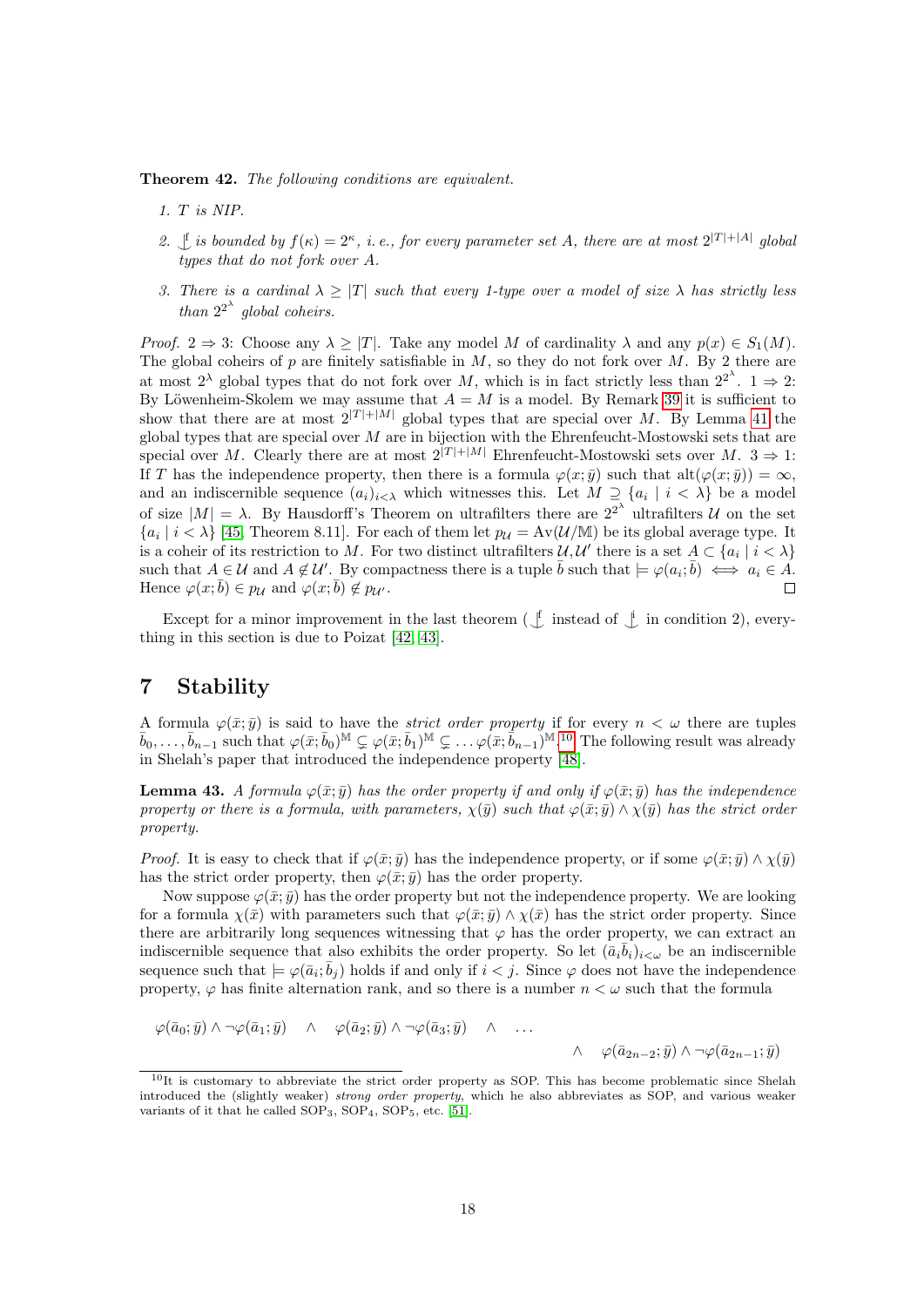cannot be satisfied. On the other hand, if we push all negations to the right we get the formula

$$
\varphi(\bar{a}_0;\bar{y})\wedge \varphi(\bar{a}_1;\bar{y})\wedge \cdots \wedge \varphi(\bar{a}_{n-1};\bar{y}) \wedge
$$

$$
\wedge \quad \neg \varphi(\bar{a}_n; \bar{y}) \wedge \cdots \wedge \neg \varphi(\bar{a}_{2n-2}; \bar{y}) \wedge \neg \varphi(\bar{a}_{2n-1}; \bar{y}),
$$

which can be satisfied. (In fact, it is satisfied by  $\bar{b}_{n-1}$ . This is all we needed the  $\bar{b}_i$  for.) We can do the pushing stepwise, in each step going from a formula

$$
\alpha(\bar{a}_0 \dots \bar{a}_{k-1}; \bar{y}) \quad \wedge \quad \neg \varphi(\bar{a}_k; \bar{y}) \wedge \varphi(\bar{a}_{k+1}; \bar{y}) \quad \wedge \quad \beta(\bar{a}_{k+2} \dots \bar{a}_{2n-1}; \bar{y})
$$

to the formula

$$
\alpha(\bar{a}_0 \dots \bar{a}_{k-1}; \bar{y}) \quad \wedge \quad \varphi(\bar{a}_k; \bar{y}) \wedge \neg \varphi(\bar{a}_{k+1}; \bar{y}) \quad \wedge \quad \beta(\bar{a}_{k+2} \dots \bar{a}_{2n-1}; \bar{y}).
$$

At one of these steps we must get from a non-satisfiable formula to a satisfiable formula. Let  $\alpha, \beta, k$  be as in such a step, let  $\chi(\bar{y})$  be the formula  $\alpha(\bar{a}_0 \dots \bar{a}_{k-1}; \bar{y}) \wedge \beta(\bar{a}_{k+2} \dots \bar{a}_{2n-1}; \bar{y})$ , and let  $\varphi'(\bar{x}; \bar{y})$  be  $\varphi(\bar{x}; \bar{y}) \wedge \chi(\bar{y})$ . Now we have

$$
\models \quad \forall \bar{y}(\varphi'(\bar{a}_{k+1};\bar{y}) \to \varphi'(\bar{a}_k;\bar{y})) \quad \wedge \quad \exists \bar{y}(\neg \varphi'(\bar{a}_{k+1};\bar{y}) \land \varphi'(\bar{a}_k;\bar{y})).
$$

Let  $(\bar{a}_q)_{q \in \mathbb{Q}}$  be an indiscernible extension of  $(\bar{a}_i)_{i \leq \omega}$ . For  $i < \omega$  let  $\bar{a}'_i = \bar{a}_{k+i/(i+1)}$ , so  $\bar{a}'_0 = \bar{a}_k$ , and let  $\bar{a}'_{\omega} = \bar{a}_{k+1}$ . Then  $(\bar{a}'_i)_{i \leq \omega}$  is indiscernible over the parameters of  $\varphi'$ . Thus we have

$$
\models \quad \forall \bar{y}(\varphi'(\bar{a}'_{i+1};\bar{y}) \to \varphi'(\bar{a}'_i;\bar{y})) \quad \land \quad \exists \bar{y}(\neg \varphi'(\bar{a}'_{i+1};\bar{y}) \land \varphi'(\bar{a}'_i;\bar{y}))
$$

for all  $i < \omega$ , so  $\varphi'$  has the strict order property.

Theorem 44. The following conditions are equivalent for a NIP theory T.

- 1. There is no formula  $\varphi(x, y)$  with parameters, with single variables x and y, which defines a partial order with infinite chains on the universe.
- 2. T does not have the strict order property.
- 3. T is simple.
- 4. T is stable

Proof. It is well known and easy to check that a stable theory is simple, a simple theory cannot have the strict order property, that not having the strict order property is preserved under adding parameters, and that a theory without the strict order property does not have a formula which defines a partial order with infinite chains. Therefore it only remains to show that 1 implies 4. In an unstable theory there is a formula  $\varphi(x; \bar{y})$ , with x a single variable, which has the order property [\[49\]](#page-22-6). Hence there is also a formula  $\varphi(\bar{x}; y)$ , with y a single variable, which has the order property. By the lemma there is a formula  $\varphi'(\bar{x}; y)$  with parameters which has the strict order property. Hence the formula  $\psi(y; y')$  defined as  $\forall \bar{x}(\varphi'(\bar{x}; y) \to \varphi'(\bar{x}; y'))$ , which is clearly reflexive and transitive, has infinite chains. In a final step we can define a formula  $\psi'(y; y')$  in which we make incomparable any two elements that are equivalent according to  $\psi: \psi(y; y') \wedge \neg \psi(y'; y)$ . This formula clearly defines an irreflexive partial order with infinite chains.  $\Box$ 

The observation that in an unstable NIP theory there is a partial order with infinite chains on the single elements is apparently due to Shelah. The rest of the theorem is, of course, also due to him. Finally, stability is characterised by 'nice' behaviour of  $\dot{\perp}$  in the same way as simplicity is characterised by 'nice' behaviour of non-forking:

Theorem 45. The following conditions are equivalent:

1. T is stable.

 $\Box$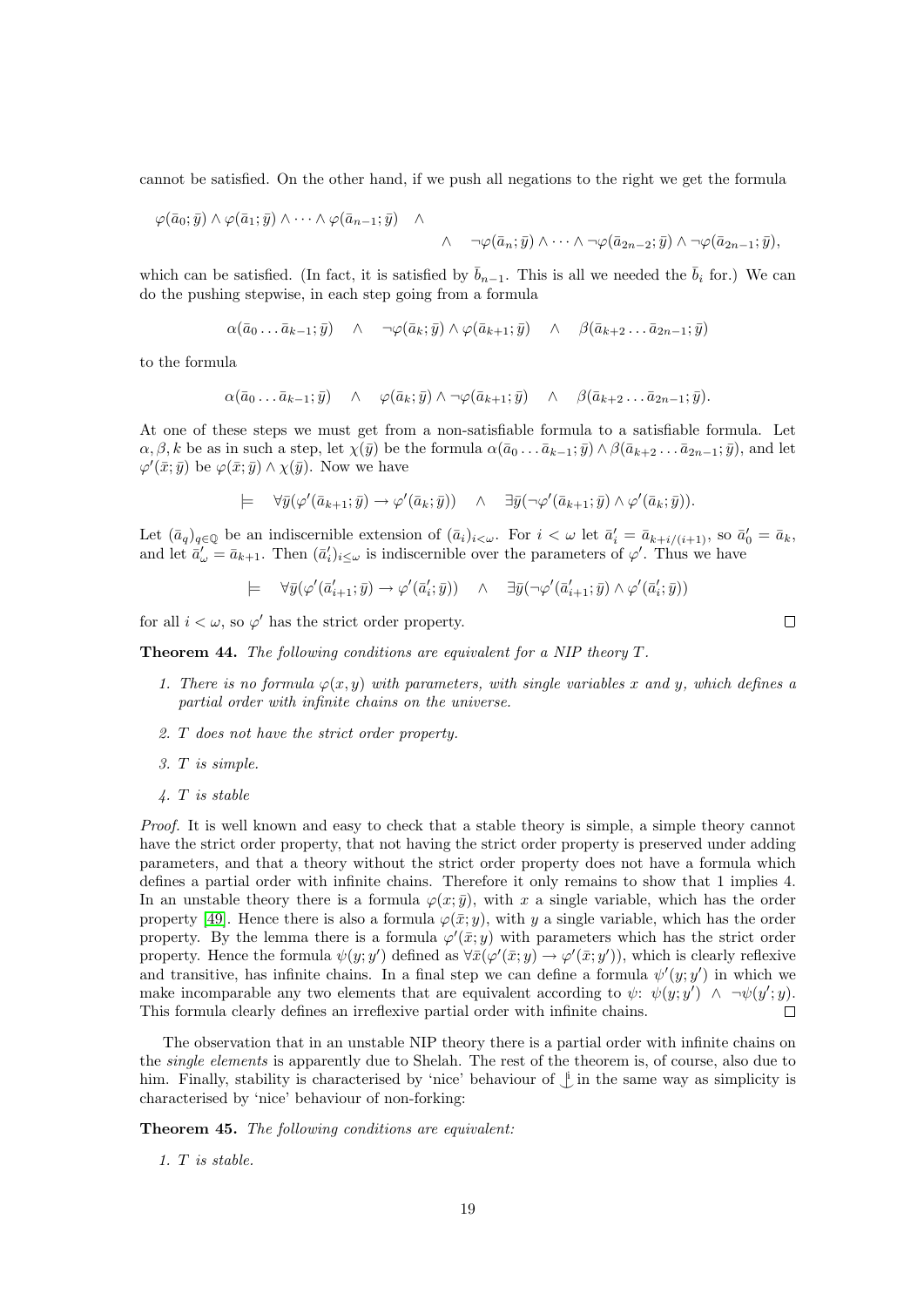- 2. *T* is simple and  $\mathcal{L} = \mathcal{L}$
- 3.  $\downarrow$  satisfies the local character axiom.
- 4.  $\downarrow$  is an independence relation (see [\[1\]](#page-20-3)).
- 5.  $\mathcal{L}$  is symmetric.

*Proof.* 1 implies 2: If T is stable, then T is simple and NIP. 2 implies 1: If T is simple unstable, then T has the independence property and so there is a formula  $\varphi(\bar{x}; \bar{y})$  with infinite alternation number. Thus there is a tuple  $\bar{b}$  and an indiscernible sequence  $(\bar{a}_i)_{i<\omega}$  such that  $\not\models \varphi(\bar{a}_i;\bar{b}) \leftrightarrow \varphi(\bar{a}_{i+1};\bar{b})$  for all  $i < \omega$ . We may assume that the sequence of pairs  $(\bar{a}_{2i}a_{2i+1})_{i<\omega}$  is indiscernible over  $\bar{b}$ , and we can extend to a sequence  $(\bar{a}_i)_{i\lt\omega+\omega}$  such that the pairs are still indiscernible over  $\bar{b}$  and the above condition holds for all  $i < \omega + \omega$ . Then  $\bar{a}_{\langle \omega + \omega \rangle} \oint_{\bar{a}_{\langle \omega \rangle}} \bar{b}$  by Corollary [36,](#page-14-11) hence  $\bar{b} \int_{\bar{a}_{\langle \omega \rangle}} \bar{a}_{\langle \omega + \omega \rangle}$  by forking symmetry. But clearly  $\bar{b} \nightharpoonup^s_{\bar{a} \ltimes \omega} \bar{a} \lt_{\omega+\omega}$ . 2 implies 3: If T is simple,  $\int$  satisfies the local character axiom. 3 implies 2: If  $\downarrow$  satisfies the local character axiom, then so does  $\downarrow$ , and therefore T is simple. Moreover,  $\mathcal{L}$  is a preindependence relation satisfying the local character axiom, hence an independence relation. Since  $\oint$  is the strongest independence relation [\[1\]](#page-20-3),  $A \nvert \int_C B$  implies  $A \perp_C B$ , so  $\perp = \perp$  3 implies 4 by definition, because  $\perp$  is an extensible preindependence relation. 4 implies 5 by Kim's symmetry argument [\[25,](#page-21-11) [1\]](#page-20-3). 5 implies 3 because  $\mathcal{L}^{\text{u}}$  satisfies the dual of local character (left and right sides reversed) [\[2\]](#page-20-4) and  $A \underset{C}{\cup}_{C} B \implies A \underset{C}{\cup}_{C} B$ .  $\Box$ 

## <span id="page-19-0"></span>8 Further research

Shelah showed that unstable theories have the maximal number of models in all cardinalities  $\kappa$  >  $|T|$ . Poizat gave a much simpler proof showing that theories with the independence property have the maximal number of models (even  $\lambda$ -resplendent models) in all cardinalities  $\kappa = 2^{\lambda} > |T|$  [\[44\]](#page-22-13).

Pillay recently gave a new proof of a remarkable theorem by Shelah which says that part of the definability of types in stable theories can be salvaged in the NIP context [\[53,](#page-22-5) [39\]](#page-22-14). Many of Shelah's more technical results around NIP also did not find their place in this paper [\[49,](#page-22-6) [52,](#page-22-7) [53,](#page-22-5) [56,](#page-23-1) [58\]](#page-23-2).

Keisler and his student Siu-Ah Ng studied a notion of non-forking for certain measures that generalise types, in a theory without the independence property [\[23,](#page-21-16) [24,](#page-21-17) [32,](#page-22-15) [33,](#page-22-16) [34,](#page-22-17) [35\]](#page-22-18). So far Keisler measures have not become part of the mainstream, but this is about to change, since they were used recently in the proofs of Pillay's o-minimal group conjecture and the o-minimal case of the compact domination conjecture [\[17,](#page-21-18) [18\]](#page-21-19). One of the results of this line of work was that every type-definable group in a NIP theory with an invariant measure has a minimal type-definable subgroup of bounded index. Shelah then proved, without using measures, that this is true for all NIP theories [\[55\]](#page-23-3). Ben-Yaacov introduced the randomisation of a theory. The randomisation of a NIP theory is again NIP, and its elements may turn out to play the role of new "imaginaries" that can "realise" measures[\[8\]](#page-21-20).

In his initial paper on simple theories, Shelah introduced the tree property of the second kind, which was already implicit (' $\kappa r_{\rm inp} < \infty$ ') in his book [\[50,](#page-22-2) [49\]](#page-22-6). The tree property of the second kind implies the tree property and the independence property. Hence theories without the tree property of the second kind are a common generalisation of simple theories and of NIP theories. So far they have not been examined systematically.

In a sense, the independence property is about 'weak interpretations' of a random bipartite graph. In a similar way we can look for 'weak interpretations' of  $n+1$ -partite  $n+1$ -hypergraphs'. As a result we get the notion of being *n*-dependent, for  $1 \leq n \leq \omega$ . Shelah recently became interested in this hierarchy of generalisations of NIP [\[54,](#page-22-19) [57\]](#page-23-4).

As to strengthenings of NIP, Shelah has been looking for a notion of 'super-dependent' that would be related to NIP roughly as superstability is to stability. The most fruitful approximation so far seems to be the class of *strongly dependent* theories, which are precisely those in which Theorem [20](#page-8-0) holds with  $\kappa = \aleph_0$  if B is finite. There are also other variants, most notably the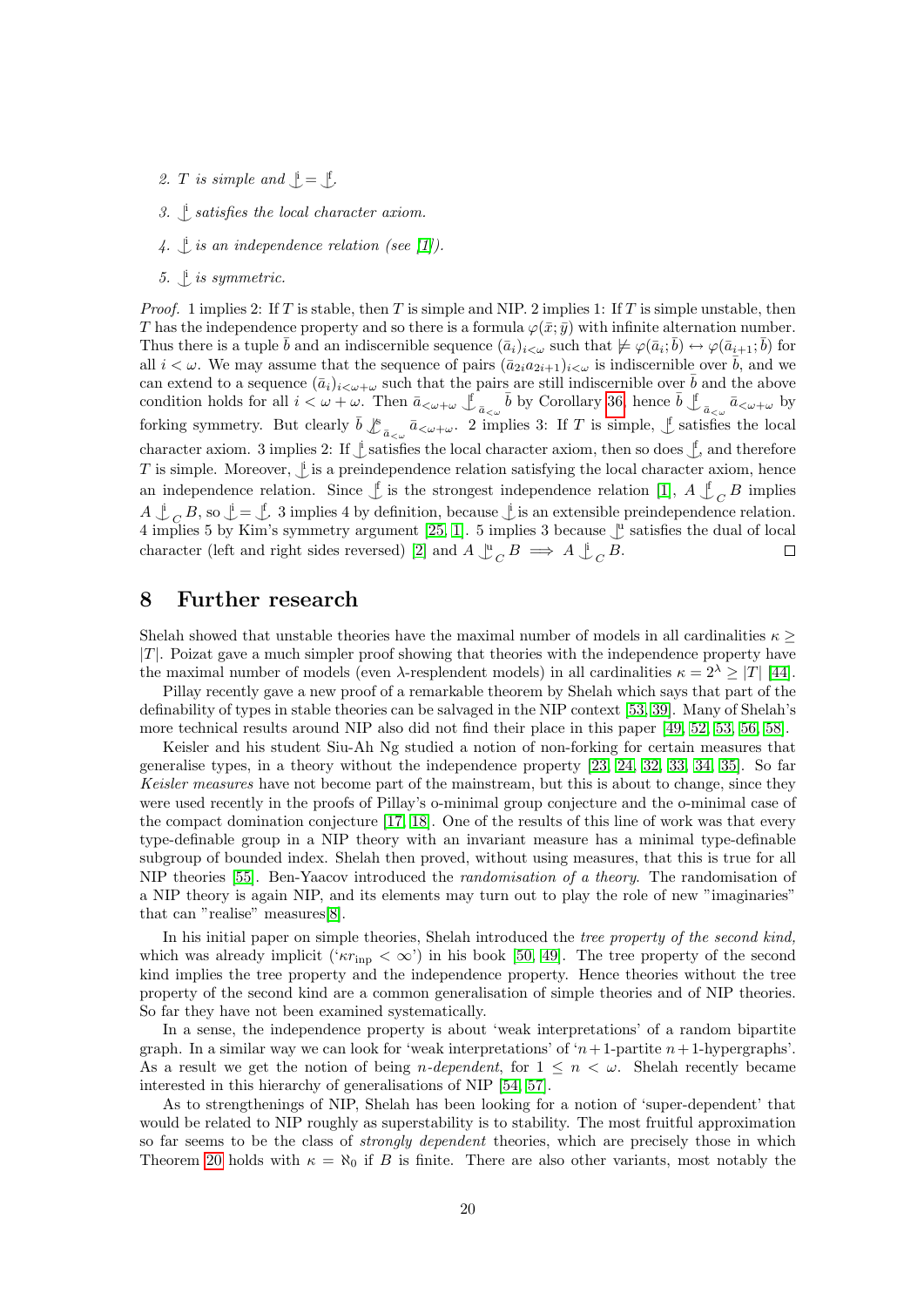stronger notion called *strongly*<sup>+</sup> dependent. There are strict implications from being superstable to being strongly<sup>+</sup> stable (i.e. stable and strongly<sup>+</sup> dependent), to being strongly stable (i.e. stable and strongly dependent), to just being stable [\[53,](#page-22-5) [54\]](#page-22-19). Using certain ranks which are defined in strongly dependent theories, Shelah achieved the very fundamental result that every sufficiently long sequence in such a theory has a subsequence which is indiscernible [\[54\]](#page-22-19). A stable theory is strongly dependent if and only if all types have finite weight [\[3\]](#page-20-6).

Even stronger is the notion of *dp-minimality*, which generalises strong minimality, o-minimality and p-minimality [\[38\]](#page-22-20). Apparently this notion was first defined in a still unpublished paper by Firstenberg and Shelah. A stable theory is dp-minimal if and only if every 1-type has weight  $\leq 1$ .

One could say that the main point about NIP is that it is a natural common generalisation of stability and o-minimality. It appears that stability theory takes much of its strength from the coincidence of a nice 'combinatorial' machinery (indiscernibles and the definition of forking; bounded multiplicity of types; notions such as superstability) and nice 'geometric' notions (an independence relation whose properties include symmetry; notions such as triviality and being one-based). O-minimal theories behave nicely from both points of view, but the combinatorial and geometric notions do not coincide. NIP generalises the nice combinatorial aspects that are common to stable and o-minimal theories.

A notion weaker than forking was developed by Onshuus, Scanlon and Ealy and called thornforking. It is the key to generalising the geometric aspects of stability and o-minimality. A theory is called rosy if thorn-forking is symmetric (is an independence relation). Simple theories and o-minimal theories are rosy. A large part of geometric simplicity theory can be extended to rosy theories, and as one would expect, o-minimal theories are in fact superrosy of finite  $U^{\flat}$ rank [\[36,](#page-22-21) [37,](#page-22-22) [11,](#page-21-21) [1\]](#page-20-3).

A priori, NIP and rosiness do not have much to do with each other. Nevertheless, in algebraic contexts there are already encouraging results from combining the two with a group-theoretic condition called finitely satisfiable generics. In particular, a superrosy NIP group with finitely satisfiable generics must be abelian-by-finite if it is of  $U^{\flat}$ -rank 1, and solvable-by-finite if it is of  $U^{\rm b}$ -rank 2 [\[17,](#page-21-18) [10\]](#page-21-22).

## Acknowledgements

This paper grew out of my talks in the model theory seminar in Barcelona. I thank John Baldwin, Itay Ben-Yaacov, Enrique Casanovas, Artem Chernikov, Davide Penazzi, Anand Pillay, Martin Ziegler, and the stability theory groups in Barcelona and Berlin for many helpful discussions and comments. I thank the Institut de Matem´atica de la Universitat de Barcelona for their hospitality.

# References

- <span id="page-20-3"></span>[1] Adler, H.: A geometrical introduction to forking and thorn-forking. Preprint (2007).
- <span id="page-20-4"></span>[2] Adler, H.: Thorn-forking as local forking. Preprint (2007).
- <span id="page-20-6"></span>[3] Adler, H.: Strong theories, burden and weight. Preprint (2007).
- <span id="page-20-0"></span>[4] Baldwin, J.T., Benedikt, M.: Stability theory, permutations of indiscernibles, and embedded finite models. Trans. Amer. Math. Soc. 352, 4937–4969 (2000).
- <span id="page-20-2"></span>[5] Belegradek, O., Peterzil, Y., Wagner, F.O.: Quasi o-minimal structures. J. Symbolic Logic 65, 1115–1132 (2000).
- <span id="page-20-1"></span>[6] Ben-Yaacov, I.: Positive model theory and compact abstract theories. J. Math. Log. 3, 85–118 (2003).
- <span id="page-20-5"></span>[7] Ben-Yaacov, I.: Simplicity in compact abstract theories. J. Math. Log. 3, 163–191 (2003).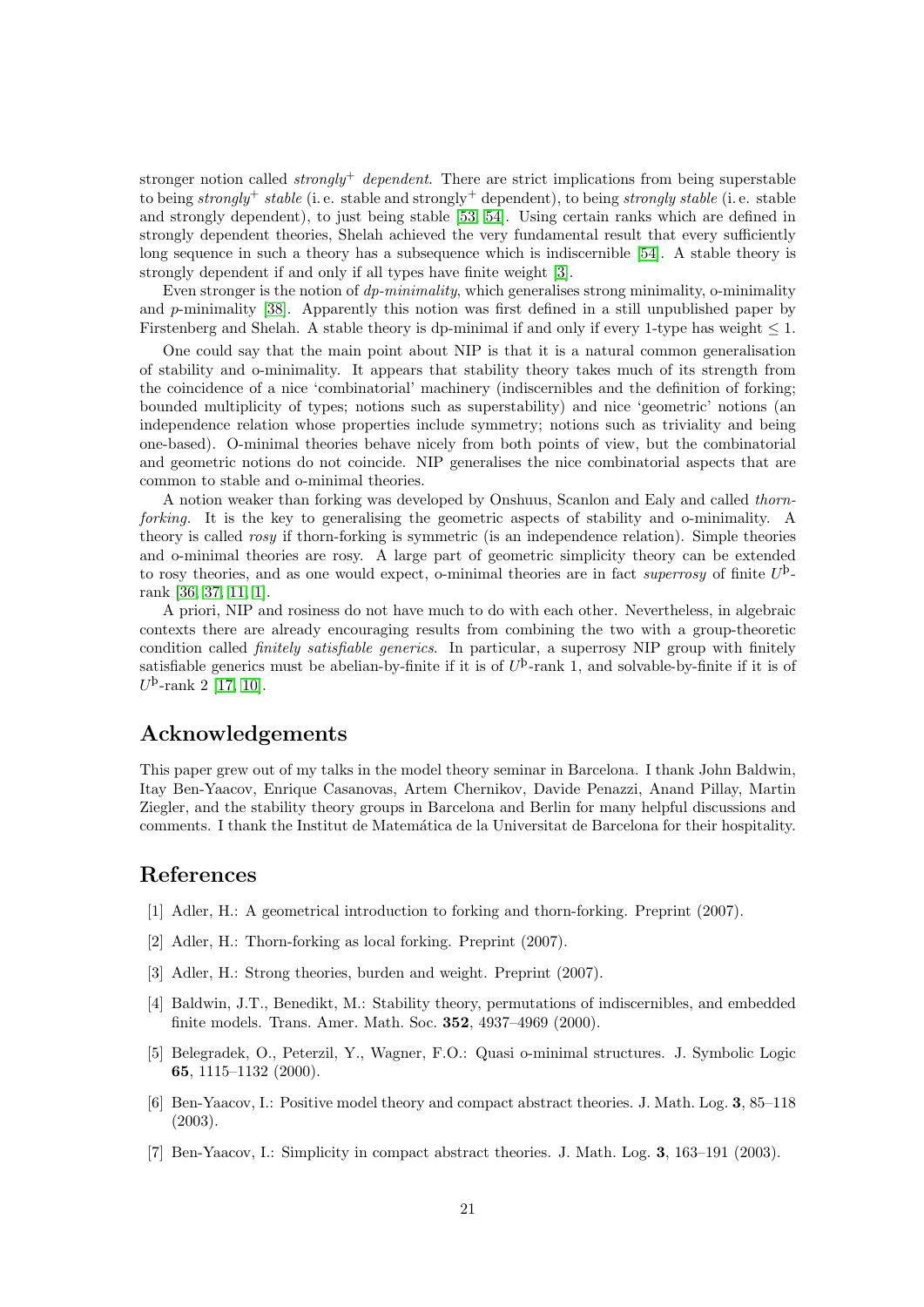- <span id="page-21-20"></span>[8] Ben-Yaacov, I.: Continuous and random Vapnik-Chervonenkis classes. arXiv:0802.0068v1 (2008).
- <span id="page-21-13"></span>[9] Dolich, A.: Forking and independence in o-minimal theories. J. Symbolic Logic 69, 215–240  $(2004).$
- <span id="page-21-22"></span>[10] Ealy, C., Krupiński, K., Pillay, A.: Superrosy dependent groups having finitely satisfiable generics. Ann. Pure Appl. Logic 151, 1–21 (2008).
- <span id="page-21-21"></span>[11] Ealy, C., Onshuus, A.: Characterizing rosy theories. J. Symbolic Logic 72, 919–940 (2007).
- <span id="page-21-1"></span>[12] Grohe, M., Tur´an, Gy.: Learnability and definability in trees and similar structures. Theory of Comput. Systems 37, 193–220 (2004).
- <span id="page-21-6"></span>[13] Haskell, D., Hrushovski, E., Macpherson D.: Stable domination and independence in algebraically closed valued fields. Lecture Notes in Logic 30. Cambridge University Press (2008).
- <span id="page-21-3"></span>[14] Haskell, D., Macpherson, D.: A version of o-minimality for the p-adics. J. Symbolic Logic 62, 1075–1092 (1997).
- <span id="page-21-7"></span>[15] Hausdorff, F.: Grundz¨uge einer Theorie der geordneten Mengen. Math. Ann. 65, 435–505 (1908).
- <span id="page-21-8"></span>[16] Hodges, W.: Model Theory. Encyclopedia of Mathematics and its Applications 42. Cambridge University Press (1993).
- <span id="page-21-18"></span>[17] Hrushovski, E., Peterzil, Y., Pillay, A.: Groups, measures, and the NIP. J. Amer. Math. Soc. 21 , 563–596 (2008).
- <span id="page-21-19"></span>[18] Hrushovski, E., Pillay, A.: On NIP and invariant measures. arXiv:0710.2330v1 (2007).
- <span id="page-21-15"></span>[19] Ivanov, A.: Strongly determined types and G-compactness. Fund. Math. 191, 227–247 (2006).
- <span id="page-21-14"></span>[20] Ivanov, A., Macpherson, D.: Strongly determined types. Ann. Pure Appl. Logic 99, 197–230 (1999).
- <span id="page-21-10"></span>[21] Keisler, H.J.: Six classes of theories. J. Australian Math. Soc. (A) 21, 257–266 (1976).
- <span id="page-21-9"></span>[22] Keisler, H.J.: The stability function of a theory. J. Symbolic Logic 43, 481–486 (1978).
- <span id="page-21-16"></span>[23] Keisler, H.J.: Measures and forking. Ann. Pure Appl. Logic 34, 119–169 (1987).
- <span id="page-21-17"></span>[24] Keisler, H.J.: Choosing elements in a saturated model. In: Classification Theory (J.T. Baldwin, editor), Lecture Notes in Math. 1292, 165–181. Springer, Berlin (1987).
- <span id="page-21-11"></span>[25] Kim, B.: Forking in simple unstable theories. J. London Math. Soc. (2) 57, 257–267 (1998).
- <span id="page-21-12"></span>[26] Lascar, D.: On the category of models of a complete theory. J. Symbolic Logic 47, 249–266 (1982)
- <span id="page-21-0"></span>[27] Laskowski, M.C.: Vapnik-Chervonenkis classes of definable sets. J. London Math. Soc. (2) 45, 377–384 (1992)
- <span id="page-21-4"></span>[28] Macpherson, D.: Notes on o-minimality and variations. In: Model Theory, Algebra, and Geometry, Math. Sci. Res. Inst. Publ. 39, 97–130. Cambridge University Press (2000).
- <span id="page-21-5"></span>[29] Macpherson, D., Marker, D., Steinhorn, C.: Weakly o-minimal structures and real-closed fields. Trans. Amer. Math. Soc. 352, 5435–5483 (2000).
- <span id="page-21-2"></span>[30] Macpherson, D., Steinhorn, C.: On variants of o-minimality. Ann. Pure Appl. Logic 79, 165–209 (1996).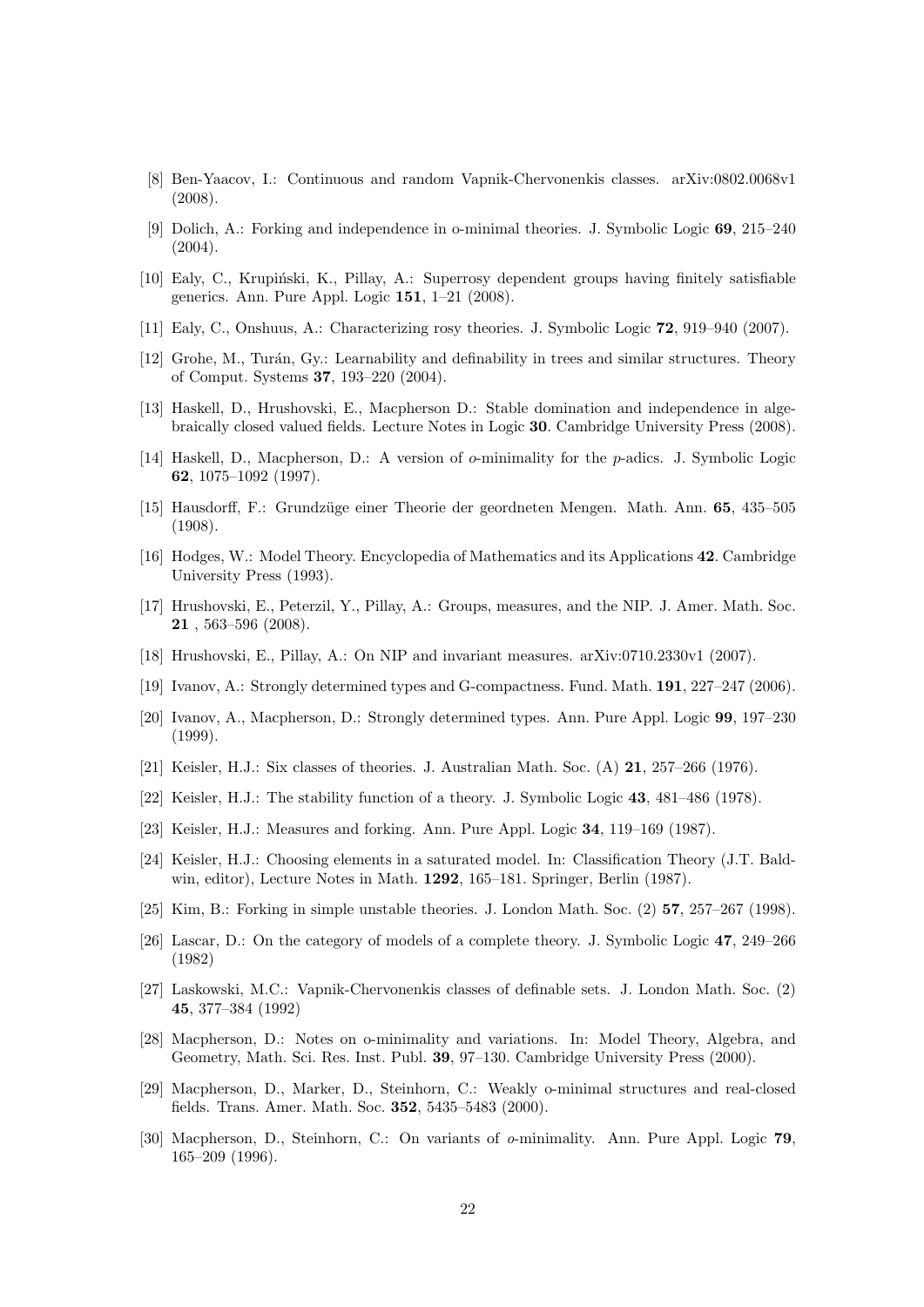- <span id="page-22-11"></span>[31] Mitchell, William: Aronszajn trees and the independence of the transfer property. Ann. Math. Logic 5, 21–46 (1972).
- <span id="page-22-15"></span>[32] Ng, Siu-Ah: A generalization of forking. J. Symbolic Logic 56, 813–822 (1991).
- <span id="page-22-16"></span>[33] Ng, Siu-Ah: Definable FN bases. J. Symbolic Logic 56, 823–831 (1991).
- <span id="page-22-17"></span>[34] Ng, Siu-Ah: A remark on locally pure measures. J. Symbolic Logic 58, 1165–1170 (1993).
- <span id="page-22-18"></span>[35] Ng, Siu-Ah: Loeb extensions and ultrapowers of measures on fragments. Ann. Pure Appl. Logic 60, 179–189 (1993).
- <span id="page-22-21"></span>[36] Onshuus, A.: Properties and consequences of thorn-independence. J. Symbolic Logic 71, 1–21 (2006).
- <span id="page-22-22"></span>[37] Onshuus, A.: Th-forking, algebraic independence and examples of rosy theories. arXiv:math/0306003v1 (2003).
- <span id="page-22-20"></span>[38] Onshuus, A., Usvyatsov, A.: On dp-minimal stable theories. Preprint (2007).
- <span id="page-22-14"></span>[39] Pillay, A.: On externally definable sets and a theorem of Shelah. Preprint (2006).
- <span id="page-22-8"></span>[40] Pillay, A., Steinhorn, C.: Definable sets in ordered structures. I. Trans. Amer. Math. Soc. 295, 565–592 (1986).
- <span id="page-22-9"></span>[41] Plotkin, J.M. (ed.): Hausdorff on ordered sets. History of Mathematics 25. American Mathematical Society (2005).
- <span id="page-22-1"></span>[42] Poizat, B.: Théories instables. J. Symbolic Logic 46, 513–522 (1981).
- <span id="page-22-3"></span>[43] Poizat, B.: Post-scriptum à "Théories instables". J. Symbolic Logic 48, 60–62 (1983).
- <span id="page-22-13"></span>[44] Poizat, B.: Beaucoup de modèles à peu de frais. Groupe d'étude de théories stables  $3(9)$ , 1–7  $(1980-1982)$ .
- <span id="page-22-4"></span>[45] Poizat, B.: Cours de Théorie des Modèles. Nur al-Mantiq wal-Ma'rifah, Villeurbanne (1985).
- [46] Poizat, B.: A course in model theory. An introduction to contemporary mathematical logic. Universitext. Springer, New York (2000). Translation of [\[45\]](#page-22-4).
- <span id="page-22-10"></span>[47] Rosenstein, J.G.: Linear orderings. Academic Press, New York and London (1982).
- <span id="page-22-0"></span>[48] Shelah, S.: Stability, the f.c.p. and superstability [Sh10]. Ann. Math. Logic 3, 271–362 (1971).
- <span id="page-22-6"></span>[49] Shelah, S.: Classification Theory and the Number of Non-Isomorphic Models, first edn. Studies in Logic and the Foundations of Mathematics 92. North-Holland, Amsterdam (1978).
- <span id="page-22-2"></span>[50] Shelah, S.: Simple unstable theories [Sh93]. Ann. Math. Logic 19, 177–203 (1980).
- <span id="page-22-12"></span>[51] Shelah, S.: Toward classifying unstable theories [Sh500]. Ann. Pure Appl. Logic 80, 229–255 (1996).
- <span id="page-22-7"></span>[52] Shelah, S.: Classification theory for elementary classes with the dependence property—a modest beginning [Sh715]. Sci. Math. Jpn. 59, 265–316 (2004). Early preprint without the font problems at arXiv:math/009056v1 (2000).
- <span id="page-22-5"></span>[53] Shelah, S.: Dependent first order theories, continued [Sh783]. Israel J. Mathematics, to appear. arXiv:math/0406440v1 or http://shelah.logic.at/files/783.pdf (2006).
- <span id="page-22-19"></span>[54] Shelah, S.: Strongly dependent theories [Sh863]. Israel J. Mathematics, submitted. arXiv:math/0504197v3 (2007).